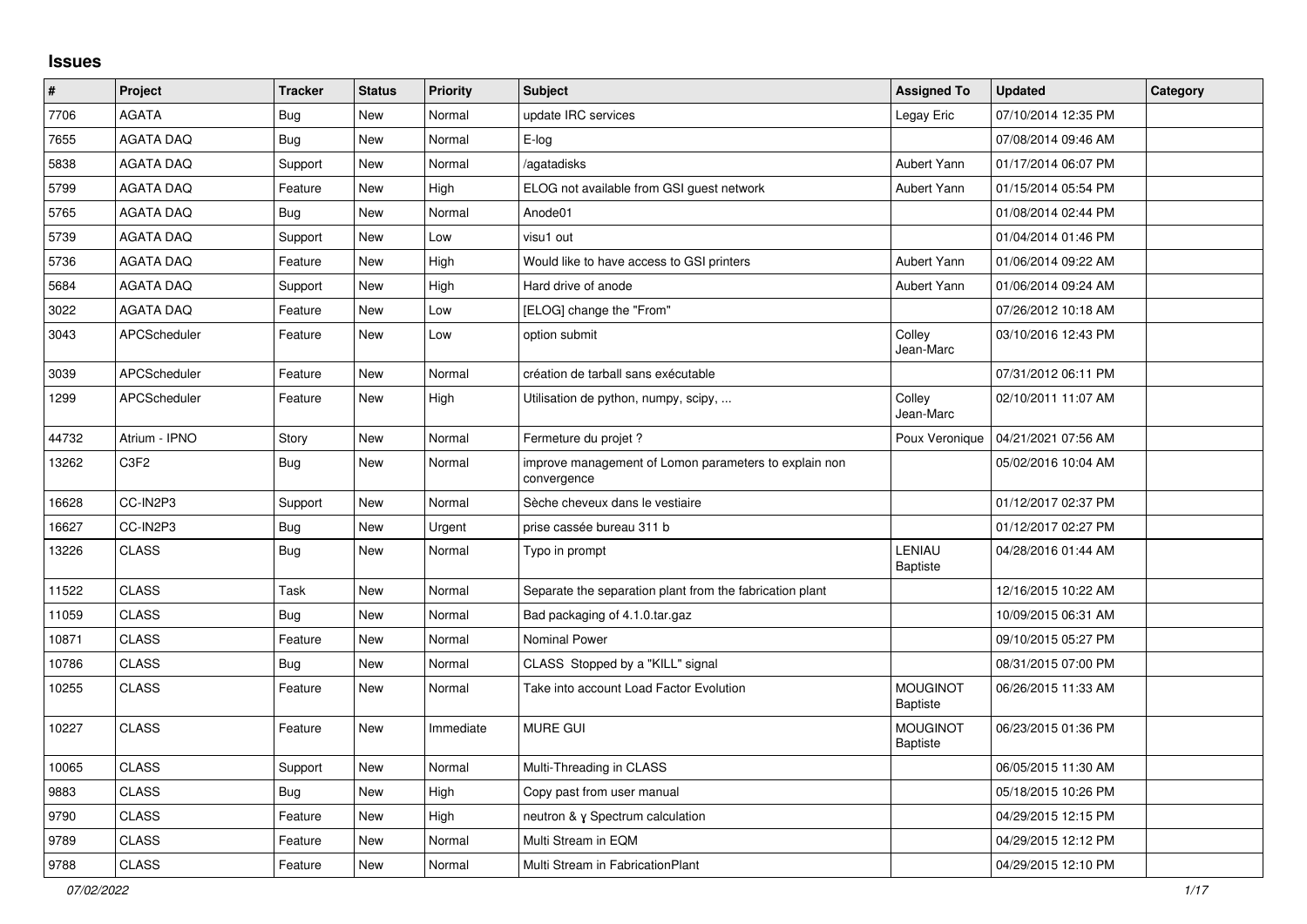| #     | Project                              | <b>Tracker</b> | <b>Status</b> | <b>Priority</b> | Subject                                                  | <b>Assigned To</b>          | <b>Updated</b>      | Category                |
|-------|--------------------------------------|----------------|---------------|-----------------|----------------------------------------------------------|-----------------------------|---------------------|-------------------------|
| 9787  | <b>CLASS</b>                         | Feature        | New           | Normal          | Multi Stream in FabricationPlant/EQM                     |                             | 04/29/2015 12:10 PM |                         |
| 7385  | <b>CLASS</b>                         | Feature        | New           | High            | <b>GUI devellopment</b>                                  | LENIAU<br><b>Baptiste</b>   | 04/29/2015 12:15 PM |                         |
| 7380  | <b>CLASS</b>                         | Feature        | <b>New</b>    | High            | ReactorFacility                                          | LENIAU<br><b>Baptiste</b>   | 06/11/2014 11:06 AM |                         |
| 7379  | <b>CLASS</b>                         | Feature        | <b>New</b>    | Normal          | FrontEnd                                                 | <b>MOUGINOT</b><br>Baptiste | 06/11/2014 11:05 AM |                         |
| 6748  | <b>CLASS</b>                         | Feature        | New           | Normal          | Charger un parc présimulé à partir du .root              |                             | 04/03/2014 11:36 AM |                         |
| 6062  | <b>CLASS</b>                         | <b>Bug</b>     | <b>New</b>    | Normal          | FabricationPLant Parallelisation (in CLASS.cxx)          |                             | 02/10/2014 11:59 AM |                         |
| 5377  | <b>CLASS</b>                         | Feature        | <b>New</b>    | Low             | enrichment factory                                       |                             | 10/21/2013 03:15 PM |                         |
| 5376  | <b>CLASS</b>                         | Feature        | New           | Low             | Reactor batch creation                                   |                             | 10/21/2013 03:14 PM |                         |
| 5350  | <b>CLASS</b>                         | Feature        | New           | Low             | Set some quality criteria on Pu when building a MOX fuel |                             | 10/22/2013 11:50 AM |                         |
| 5329  | <b>CLASS</b>                         | Feature        | New           | Low             | Power density                                            |                             | 10/14/2013 05:58 PM |                         |
| 8669  | <b>DCOD</b>                          | Bug            | <b>New</b>    | Normal          | error during compilation                                 |                             | 12/05/2014 06:19 PM |                         |
| 8668  | <b>DCOD</b>                          | Feature        | <b>New</b>    | Normal          | filterdiff is missing                                    |                             | 12/05/2014 06:17 PM |                         |
| 8667  | <b>DCOD</b>                          | Feature        | New           | Normal          | uuid missing                                             |                             | 12/05/2014 06:14 PM |                         |
| 5592  | <b>DCOD</b>                          | Bug            | New           | Low             | environment test missing in ./configure                  |                             | 11/29/2013 11:19 AM |                         |
| 5503  | <b>DCOD</b>                          | Feature        | <b>New</b>    | Low             | test ada 2012 in ./configure                             |                             | 11/13/2013 04:54 PM |                         |
| 4937  | <b>DCOD</b>                          | Feature        | New           | Low             | Implement Hobbit/Zabbix scripts                          | Grave Xavier                | 08/27/2013 11:19 AM |                         |
| 4932  | <b>DCOD</b>                          | Task           | <b>New</b>    | Low             | <b>DCOD</b> testing                                      | <b>Grave Xavier</b>         | 08/26/2013 03:35 PM |                         |
| 5751  | Electronic Control and<br>Monitoring | Feature        | <b>New</b>    | Low             | buildcfg with some error message                         |                             | 01/06/2014 05:43 PM |                         |
| 5688  | Electronic Control and<br>Monitoring | Task           | <b>New</b>    | Low             | Mercurialiser configuration files                        | Legay Eric                  | 12/19/2013 09:59 AM |                         |
| 660   | ENX                                  | Support        | <b>New</b>    | High            | Documentation                                            | Legay Eric                  | 05/27/2010 10:55 AM | Documentation           |
| 5572  | <b>ENX</b>                           | Support        | New           | Low             | Cleaning autorconf                                       | Legay Eric                  | 11/25/2013 03:23 PM | <b>Driver Generator</b> |
| 852   | <b>ENX</b>                           | Feature        | New           | Low             | Better handling of exception in empty skeleton           | Legay Eric                  | 01/30/2013 03:58 PM | Driver Generator        |
| 5527  | ENX                                  | Feature        | New           | Low             | Named register list                                      |                             | 11/18/2013 05:30 PM | <b>Drivers</b>          |
| 12993 | <b>ENX</b>                           | <b>Bug</b>     | New           | Normal          | init.enx                                                 | Dosme Nicolas               | 03/30/2016 02:37 PM | <b>ENX Core</b>         |
| 8693  | ENX                                  | Feature        | New           | Normal          | sauver log_level                                         |                             | 12/09/2014 03:54 PM | <b>ENX Core</b>         |
| 5448  | <b>ENX</b>                           | Bug            | New           | Normal          | configure enx                                            |                             | 10/30/2013 10:31 AM | <b>ENX Core</b>         |
| 5447  | ENX                                  | Bug            | New           | Low             | make distclean - DCOD                                    | Legay Eric                  | 11/13/2013 04:05 PM | <b>ENX Core</b>         |
| 5431  | ENX                                  | Support        | New           | Low             | Cleaning compilation chain                               | Legay Eric                  | 10/29/2013 10:18 AM | ENX Core                |
| 4652  | ENX                                  | Feature        | New           | Low             | rename appenders.ad[sb]                                  |                             | 06/13/2013 10:19 AM | ENX Core                |
| 3851  | ENX                                  | Task           | New           | Low             | [named register] Tagging new print                       |                             | 01/22/2013 05:04 PM | ENX Core                |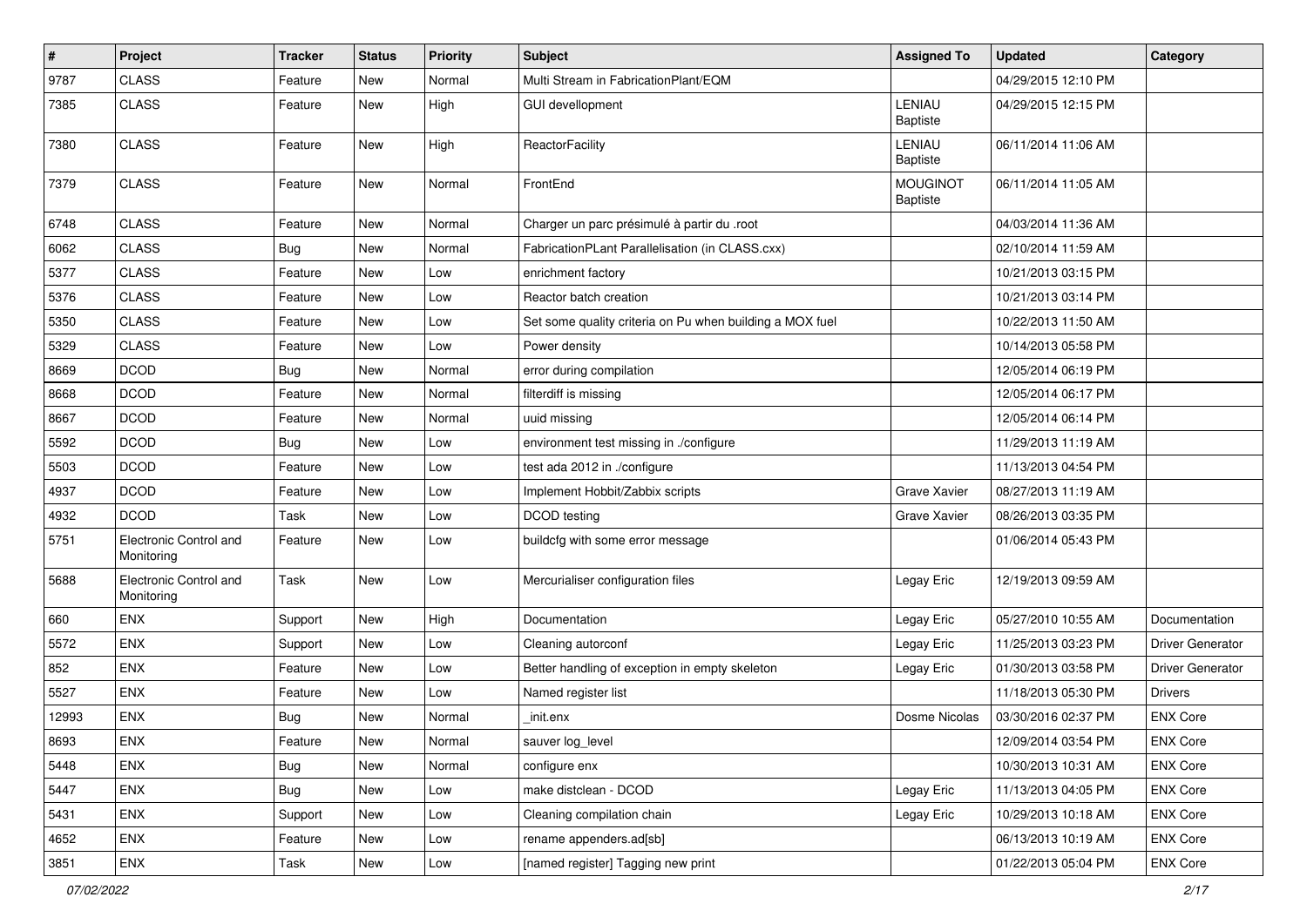| $\#$  | Project       | <b>Tracker</b> | <b>Status</b> | <b>Priority</b> | <b>Subject</b>                                                                     | <b>Assigned To</b>     | <b>Updated</b>      | Category        |
|-------|---------------|----------------|---------------|-----------------|------------------------------------------------------------------------------------|------------------------|---------------------|-----------------|
| 3834  | <b>ENX</b>    | Bug            | New           | Low             | Removing data8 type for MM and MD                                                  |                        | 01/17/2013 06:08 PM | <b>ENX Core</b> |
| 3833  | <b>ENX</b>    | Task           | New           | Low             | [named register] Modifying MD and MM command type                                  |                        | 01/17/2013 06:06 PM | <b>ENX Core</b> |
| 3832  | <b>ENX</b>    | Task           | New           | Low             | [named register] New control                                                       |                        | 01/17/2013 06:04 PM | <b>ENX Core</b> |
| 2644  | <b>ENX</b>    | Feature        | New           | Low             | Que faire en cas de multiple connexion sans quit                                   |                        | 01/22/2013 05:04 PM | <b>ENX Core</b> |
| 659   | <b>ENX</b>    | Feature        | New           | Normal          | Gestion des arbres DOM                                                             |                        | 01/16/2013 11:33 AM | <b>ENX Core</b> |
| 656   | <b>ENX</b>    | Feature        | New           | Low             | named register                                                                     |                        | 01/30/2013 03:59 PM | <b>ENX Core</b> |
| 42    | <b>ENX</b>    | Feature        | New           | Urgent          | Module ID Handler                                                                  |                        | 06/05/2013 02:27 PM | <b>ENX Core</b> |
| 631   | ftsmonitor    | Feature        | New           | Low             | History of a DN access                                                             |                        | 10/22/2010 10:10 AM |                 |
| 5547  | G4IDS         | Task           | New           | Normal          | [Three Body Decay]                                                                 | Sotty<br>Christophe    | 11/22/2013 01:47 PM |                 |
| 5538  | G4IDS         | Task           | New           | Normal          | [Config 2009-2012] MiniBall Efficiency                                             | Sotty<br>Christophe    | 11/20/2013 02:35 PM |                 |
| 5537  | G4IDS         | Task           | New           | Low             | [Config 2009-2012] Estimated position of the implantation point                    | Sotty<br>Christophe    | 11/20/2013 02:21 PM |                 |
| 5536  | G4IDS         | Task           | New           | Low             | [Config 2009-2012] Gaussian-like vs Point-like source                              | Sotty<br>Christophe    | 11/20/2013 02:01 PM |                 |
| 5535  | G4IDS         | Task           | New           | Normal          | [Config 2009-2012] Beta-"gamma (induced)" coincidences                             | Sotty<br>Christophe    | 11/20/2013 02:39 PM |                 |
| 9528  | <b>IGOSat</b> | Task           | New           | Normal          | phases projet                                                                      |                        | 03/24/2015 03:58 PM |                 |
| 9527  | <b>IGOSat</b> | Task           | New           | Normal          | (SAE / ODB) Réalisation de cartes électroniques pour le satellite<br><b>IGOSat</b> |                        | 03/24/2015 03:52 PM |                 |
| 9526  | <b>IGOSat</b> | Task           | New           | Normal          | (SCI) Electronique d'acquisition de l'instrument Scintillateur                     |                        | 03/24/2015 03:50 PM |                 |
| 9525  | <b>IGOSat</b> | Task           | New           | Normal          | (ODB / SCAO) Conception de la SCAO / Interfaçage avec l'ODB                        |                        | 03/27/2015 10:11 AM |                 |
| 9524  | <b>IGOSat</b> | Task           | New           | Normal          | (ODB) Logiciel de Vol                                                              |                        | 03/24/2015 03:41 PM |                 |
| 9151  | <b>IGOSat</b> | Task           | New           | Normal          | (ODB) Code de simulation fonctionelle                                              |                        | 02/18/2015 05:13 PM |                 |
| 9137  | <b>IGOSat</b> | Task           | New           | Normal          | (PRO) Phase C                                                                      |                        | 03/24/2015 03:58 PM |                 |
| 9136  | <b>IGOSat</b> | Task           | New           | Normal          | (PRO) Phase B                                                                      |                        | 03/24/2015 03:58 PM |                 |
| 36236 | IN2P3-Forge   | Support        | New           | High            | Synchronisation demandée pour un serveur Mercurial                                 |                        | 04/13/2021 09:07 AM |                 |
| 35994 | IN2P3-Forge   | Support        | New           | Normal          | Synchronisation demandée pour un serveur Mercurial                                 |                        | 01/11/2019 03:10 PM |                 |
| 9491  | JEM-EUSO      | Support        | New           | Normal          | I need to access also to AWG Euso balloon documents                                |                        | 03/18/2015 03:36 PM |                 |
| 48758 | LabInvent     | Task           | New           | Immediate       | Modifs demandées par C. Feugeade le 18/1/22                                        | <b>Pallier Etienne</b> | 01/19/2022 04:22 PM |                 |
| 48757 | LabInvent     | Feature        | New           | Immediate       | *** F -<br>DIVERS TODO (à dispatcher)                                              | <b>Pallier Etienne</b> | 01/19/2022 04:12 PM |                 |
| 48223 | LabInvent     | Task           | New           | Normal          | instance perso (docker)                                                            |                        | 12/13/2021 11:08 AM |                 |
| 48222 | LabInvent     | Task           | New           | Normal          | (NEW func) Gérer Suivi d'un User                                                   |                        | 12/13/2021 10:39 AM |                 |
| 48005 | LabInvent     | Task           | New           | Normal          | <b>Bugfix toutes les Deprecated Errors</b>                                         |                        | 12/06/2021 02:37 PM |                 |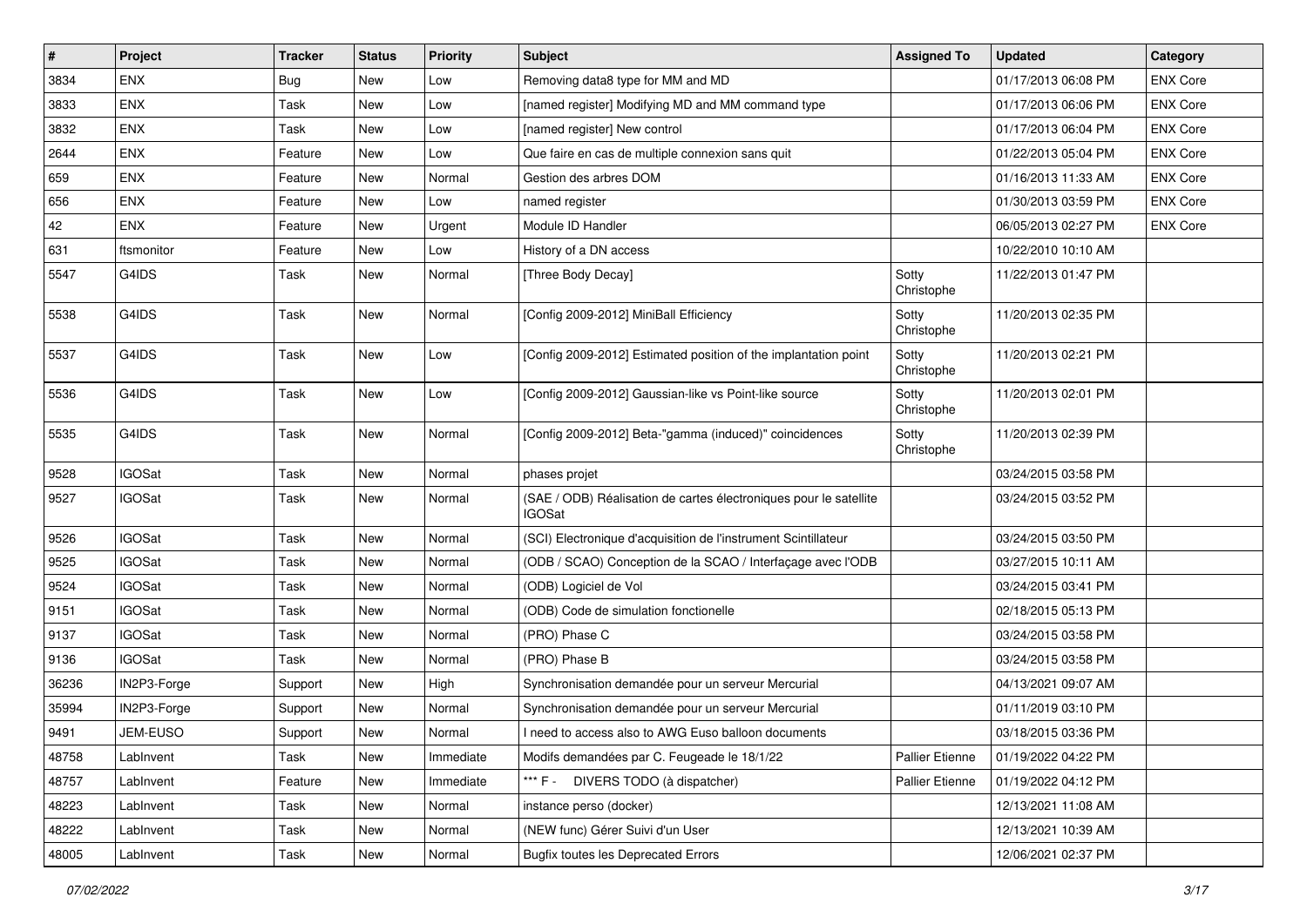| $\vert$ # | Project   | <b>Tracker</b> | <b>Status</b> | <b>Priority</b> | <b>Subject</b>                                                                                                 | <b>Assigned To</b> | <b>Updated</b>      | Category |
|-----------|-----------|----------------|---------------|-----------------|----------------------------------------------------------------------------------------------------------------|--------------------|---------------------|----------|
| 47966     | LabInvent | Task           | New           | Normal          | Ajouter test Commande (avec devis joint)                                                                       |                    | 11/30/2021 04:17 PM |          |
| 47962     | Lablnvent | Task           | New           | Urgent          | (IRAP only) re-install inventirap avec php7                                                                    |                    | 11/30/2021 03:17 PM |          |
| 47960     | LabInvent | Task           | <b>New</b>    | Immediate       | <b>CHAMPS</b>                                                                                                  |                    | 01/19/2022 03:51 PM |          |
| 47959     | LabInvent | Task           | <b>New</b>    | Normal          | *** F - ENTITY - Fournisseurs                                                                                  |                    | 11/30/2021 12:57 PM |          |
| 47958     | LabInvent | Task           | New           | Normal          | delete (generic)                                                                                               |                    | 11/30/2021 12:47 PM |          |
| 47957     | LabInvent | Feature        | New           | Normal          | *** F - ENTITY - Les GROUPES (de User ou Materiel) :<br>Thématique, Métier, Projet, Site (+ Pole ou Service ?) |                    | 12/13/2021 11:12 AM |          |
| 47954     | Lablnvent | Task           | <b>New</b>    | Normal          | 1 - CREATED                                                                                                    |                    | 11/30/2021 01:27 PM |          |
| 47953     | LabInvent | Task           | <b>New</b>    | Normal          | 2a - TOBEORDERED (optionnel)                                                                                   |                    | 11/30/2021 01:27 PM |          |
| 47952     | Lablnvent | Task           | <b>New</b>    | High            | Ecran d'accueil à restructurer                                                                                 |                    | 11/30/2021 03:43 PM |          |
| 47951     | LabInvent | Feature        | <b>New</b>    | Normal          | *** F - Etiquettes & Imprimantes                                                                               |                    | 11/30/2021 01:42 PM |          |
| 47950     | LabInvent | Task           | <b>New</b>    | Normal          | DB complète à mettre à jour                                                                                    |                    | 11/30/2021 12:26 PM |          |
| 47947     | LabInvent | Task           | <b>New</b>    | High            | docker only                                                                                                    |                    | 12/13/2021 11:07 AM |          |
| 47946     | LabInvent | Task           | New           | Normal          | classic only                                                                                                   |                    | 12/03/2021 09:50 AM |          |
| 47945     | LabInvent | Task           | New           | Normal          | <b>ALL</b>                                                                                                     |                    | 11/30/2021 12:23 PM |          |
| 47942     | LabInvent | Task           | New           | High            | index (generic)                                                                                                |                    | 11/30/2021 03:48 PM |          |
| 47937     | LabInvent | Task           | New           | High            | Read (index & view) (generic ?)                                                                                |                    | 11/30/2021 03:48 PM |          |
| 47936     | LabInvent | Task           | New           | High            | 3-4 - TBO & ARCHIVED                                                                                           |                    | 11/30/2021 03:43 PM |          |
| 47935     | LabInvent | Task           | New           | Normal          | 2b - VALIDATED                                                                                                 |                    | 11/30/2021 01:27 PM |          |
| 47934     | LabInvent | Task           | New           | High            | LIFECYCLE (Status): CREATED => (TBO) => VALIDATED =><br>$TBA \equiv > ARCHIVED$                                |                    | 11/30/2021 03:43 PM |          |
| 47932     | LabInvent | Feature        | New           | Normal          | *** F - DOC (documentation)                                                                                    |                    | 11/30/2021 01:10 PM |          |
| 47930     | LabInvent | Task           | New           | Normal          | *** F - ENTITY - QrCode                                                                                        |                    | 11/30/2021 01:26 PM |          |
| 47927     | Lablnvent | Task           | <b>New</b>    | High            | A gérer via fichier conf YAML                                                                                  |                    | 11/30/2021 03:47 PM |          |
| 47926     | LabInvent | Task           | New           | High            | Instance DEMO docker - à installer sur hyp2 puis sur VM pweb3                                                  |                    | 12/13/2021 11:07 AM |          |
| 47925     | LabInvent | Task           | <b>New</b>    | Normal          | (après cakephp v4) Passer à Php 8                                                                              |                    | 11/30/2021 11:48 AM |          |
| 47924     | LabInvent | Task           | <b>New</b>    | Normal          | (après 3.9) Passer à v4                                                                                        |                    | 11/30/2021 11:48 AM |          |
| 47922     | LabInvent | Task           | New           | Immediate       | Passer directement à v3.LAST (3.10.1)                                                                          |                    | 12/02/2021 04:45 PM |          |
| 47921     | LabInvent | Feature        | New           | Immediate       | *** F - Framework CakePhp                                                                                      |                    | 12/02/2021 04:45 PM |          |
| 47914     | LabInvent | Task           | New           | High            | index (generic)                                                                                                |                    | 11/30/2021 03:50 PM |          |
| 47913     | LabInvent | Task           | <b>New</b>    | Normal          | ROLES (profils)                                                                                                |                    | 11/30/2021 01:39 PM |          |
| 47912     | LabInvent | Task           | <b>New</b>    | High            | (VUE) Elements et Helper                                                                                       |                    | 11/30/2021 03:51 PM |          |
| 47911     | LabInvent | Task           | <b>New</b>    | Normal          | Create/Update (add_edit generic)                                                                               |                    | 11/30/2021 11:04 AM |          |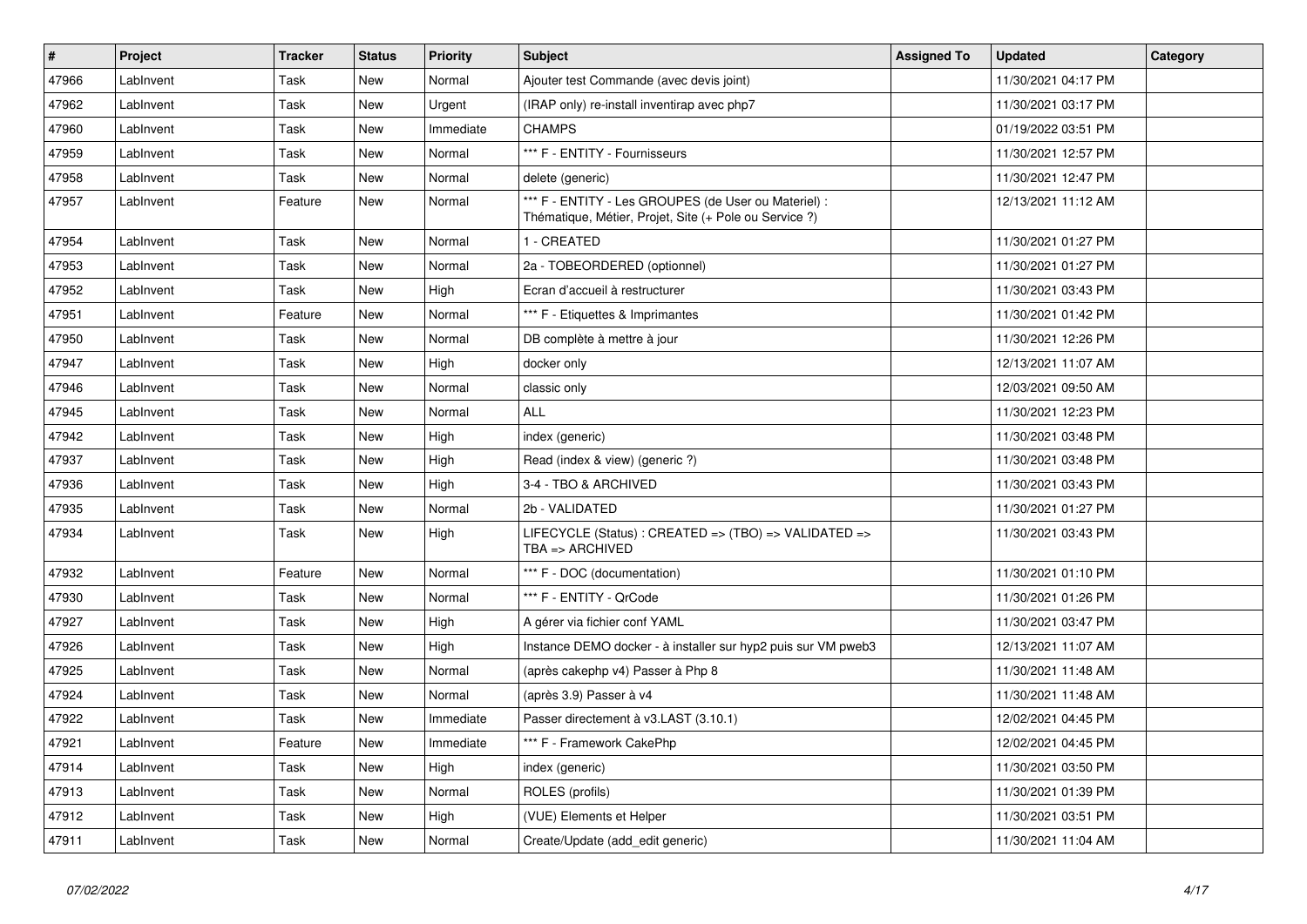| #     | Project   | <b>Tracker</b> | <b>Status</b> | <b>Priority</b> | <b>Subject</b>                                                                            | <b>Assigned To</b> | <b>Updated</b>      | Category |
|-------|-----------|----------------|---------------|-----------------|-------------------------------------------------------------------------------------------|--------------------|---------------------|----------|
| 47907 | LabInvent | Task           | New           | Normal          | *** F - Config YAML (champs materiels) : champs obligatoires,<br>recommandés, ou readonly |                    | 11/30/2021 01:25 PM |          |
| 47906 | LabInvent | Task           | <b>New</b>    | Urgent          | Champs virtuels                                                                           |                    | 11/30/2021 03:50 PM |          |
| 47905 | LabInvent | Task           | New           | Urgent          | Read (index & view) (generic)                                                             |                    | 12/01/2021 11:21 AM |          |
| 47903 | LabInvent | Task           | <b>New</b>    | Urgent          | Rappels automatiques pour les suivis récurrents (périodiques)                             |                    | 12/01/2021 11:17 AM |          |
| 47901 | LabInvent | Task           | <b>New</b>    | Urgent          | Read (view & index)                                                                       |                    | 12/01/2021 11:17 AM |          |
| 47899 | LabInvent | Task           | <b>New</b>    | Urgent          | view (generic)                                                                            |                    | 12/01/2021 11:21 AM |          |
| 47897 | LabInvent | Task           | New           | High            | *** F - Stats (Users)                                                                     |                    | 11/30/2021 03:48 PM |          |
| 47895 | LabInvent | Feature        | New           | Normal          | *** F - ENTITY - Documents attachés (à Materiel ou Suivi)                                 |                    | 12/13/2021 11:09 AM |          |
| 47893 | LabInvent | Task           | <b>New</b>    | Normal          | Views                                                                                     |                    | 11/30/2021 01:21 PM |          |
| 47890 | LabInvent | Task           | New           | High            | Commander (demande achat)                                                                 |                    | 01/19/2022 03:48 PM |          |
| 47889 | LabInvent | Task           | <b>New</b>    | Normal          | Changer statut - setStatusTo*()                                                           |                    | 11/30/2021 01:19 PM |          |
| 47886 | LabInvent | Task           | New           | Urgent          | Notifications                                                                             |                    | 11/30/2021 03:45 PM |          |
| 47885 | LabInvent | Task           | New           | Normal          | filtrage (voir formulaire index)                                                          |                    | 11/30/2021 01:30 PM |          |
| 47884 | LabInvent | Task           | <b>New</b>    | High            | partitionnement par Site (besoin IP2I/LMA)                                                |                    | 11/30/2021 03:43 PM |          |
| 47883 | LabInvent | Task           | New           | Normal          | formulaire de recherche multi-critères                                                    |                    | 11/30/2021 01:30 PM |          |
| 47882 | LabInvent | Task           | New           | High            | Delete - delete                                                                           |                    | 11/30/2021 03:42 PM |          |
| 47881 | LabInvent | Task           | <b>New</b>    | High            | Read - view                                                                               |                    | 11/30/2021 03:42 PM |          |
| 47880 | LabInvent | Task           | <b>New</b>    | Normal          | Read - index                                                                              |                    | 11/30/2021 01:16 PM |          |
| 47879 | LabInvent | Task           | <b>New</b>    | High            | Create/Update - add_edit                                                                  |                    | 11/30/2021 03:42 PM |          |
| 47878 | LabInvent | Task           | New           | High            | Autres                                                                                    |                    | 11/30/2021 03:44 PM |          |
| 47877 | LabInvent | Task           | New           | High            | find (search)                                                                             |                    | 11/30/2021 03:43 PM |          |
| 47876 | LabInvent | Task           | <b>New</b>    | High            | CRUD                                                                                      |                    | 11/30/2021 03:42 PM |          |
| 47875 | LabInvent | Feature        | New           | Urgent          | *** F - ENTITY GÉNÉRIQUE - Actions & Vues génériques (&<br>Refactorisation)               |                    | 12/01/2021 11:21 AM |          |
| 47874 | LabInvent | Task           | <b>New</b>    | Urgent          | <b>Stats</b>                                                                              |                    | 11/30/2021 03:44 PM |          |
| 47873 | LabInvent | Task           | <b>New</b>    | Normal          | Model (Entity & Table)                                                                    |                    | 12/01/2021 09:37 AM |          |
| 47872 | LabInvent | Task           | <b>New</b>    | High            | Actions & Vues                                                                            |                    | 11/30/2021 03:42 PM |          |
| 47871 | LabInvent | Task           | New           | Normal          | Autorisations                                                                             |                    | 11/30/2021 01:29 PM |          |
| 47870 | LabInvent | Task           | New           | Normal          | Tests (Materiels)                                                                         |                    | 11/30/2021 03:38 PM |          |
| 47869 | LabInvent | Feature        | New           | Normal          | *** F - Tests                                                                             |                    | 12/06/2021 02:28 PM |          |
| 47868 | LabInvent | Task           | New           | Normal          | *** F - Super Entité (AppController, AppTable)                                            |                    | 11/30/2021 01:34 PM |          |
| 47867 | LabInvent | Task           | New           | High            | *** F - Autorisations (Users)                                                             |                    | 11/30/2021 03:47 PM |          |
| 47866 | LabInvent | Feature        | New           | Urgent          | *** F - Installation                                                                      |                    | 12/13/2021 11:08 AM |          |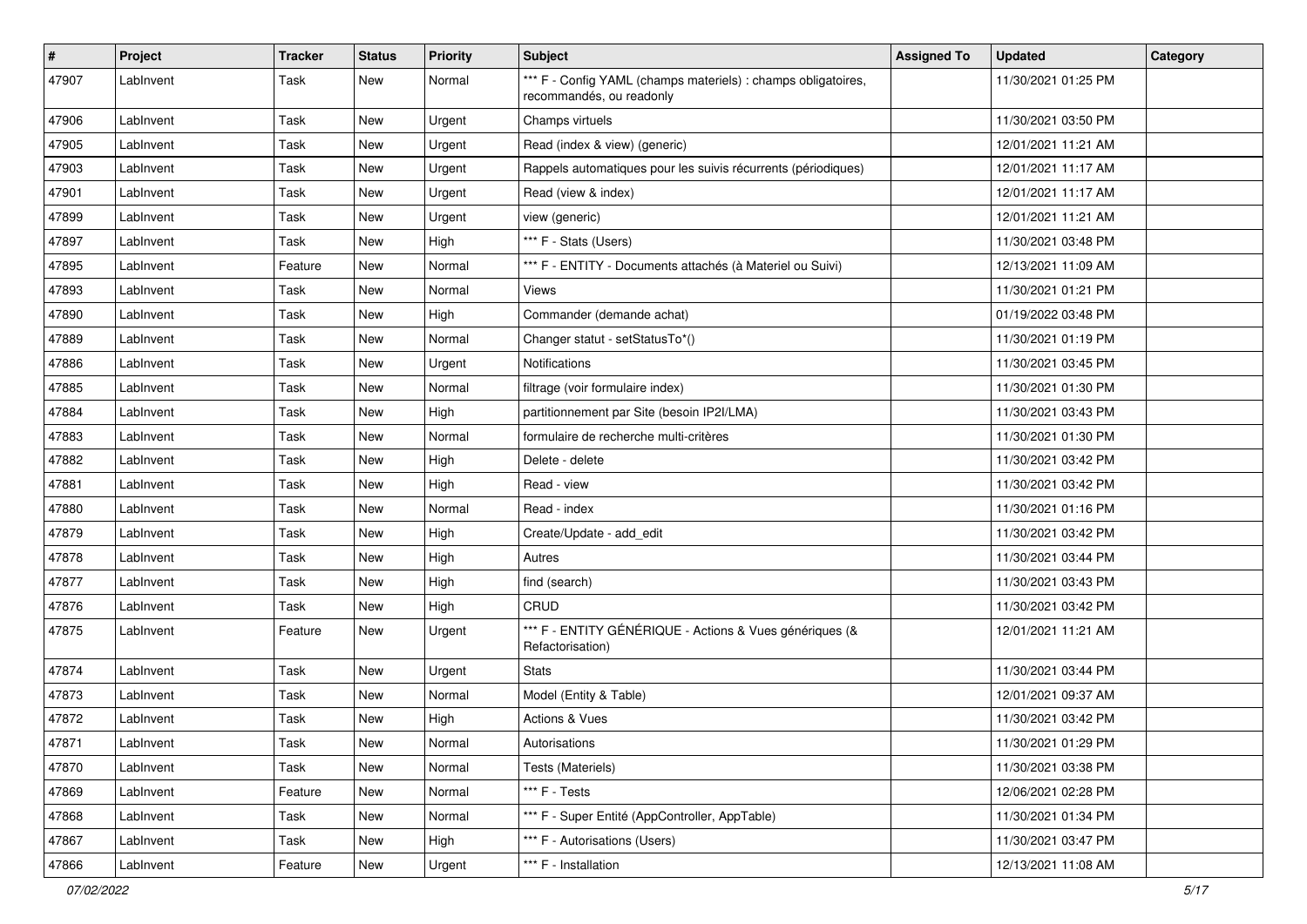| $\vert$ # | Project   | <b>Tracker</b> | <b>Status</b> | <b>Priority</b> | Subject                                                                                                                     | <b>Assigned To</b> | <b>Updated</b>      | Category |
|-----------|-----------|----------------|---------------|-----------------|-----------------------------------------------------------------------------------------------------------------------------|--------------------|---------------------|----------|
| 47865     | LabInvent | Feature        | New           | Normal          | *** F - Configuration générale                                                                                              |                    | 12/13/2021 11:06 AM |          |
| 47864     | LabInvent | Feature        | <b>New</b>    | Normal          | *** F - ENTITY - Autres                                                                                                     |                    | 11/30/2021 12:57 PM |          |
| 47863     | LabInvent | Feature        | New           | High            | *** F - ENTITY - Users                                                                                                      |                    | 11/30/2021 03:43 PM |          |
| 47862     | LabInvent | Feature        | New           | Normal          | *** F - ENTITY - Prets (de Materiel)                                                                                        |                    | 12/13/2021 11:10 AM |          |
| 47861     | LabInvent | Feature        | <b>New</b>    | Urgent          | *** F - ENTITY - Suivis (de Materiel ou User)                                                                               |                    | 12/13/2021 11:10 AM |          |
| 47860     | LabInvent | Feature        | <b>New</b>    | Immediate       | *** F - ENTITY - Materiels                                                                                                  |                    | 01/19/2022 03:51 PM |          |
| 37910     | Lavoisier | Feature        | New           | High            | do not log AdaptorException when they are already sent to the<br>user                                                       |                    | 07/25/2019 09:41 AM |          |
| 37461     | Lavoisier | Feature        | New           | Normal          | add support for jdk 11                                                                                                      |                    | 04/25/2019 01:53 PM |          |
| 35692     | Lavoisier | <b>Bug</b>     | <b>New</b>    | Normal          | namespace not removed for a given use-case                                                                                  |                    | 11/27/2018 05:35 PM |          |
| 34801     | Lavoisier | Feature        | New           | Normal          | add support for attribute @if in element view/variable                                                                      |                    | 07/31/2018 12:57 PM |          |
| 11484     | Lavoisier | Feature        | New           | Low             | improve command "lavoisier-upgrade.sh"                                                                                      |                    | 04/10/2018 11:06 AM |          |
| 9799      | Lavoisier | Feature        | <b>New</b>    | Normal          | esxl function missing : add-duration                                                                                        |                    | 04/30/2015 11:00 AM |          |
| 9704      | Lavoisier | Feature        | New           | Normal          | add option --override to lavoisier-upgrade.sh                                                                               |                    | 04/15/2015 10:07 AM |          |
| 8379      | Lavoisier | Bug            | <b>New</b>    | Normal          | NullPointerException at startup                                                                                             |                    | 10/28/2014 04:49 PM |          |
| 8217      | Lavoisier | Bug            | New           | Normal          | Logo demo view seems broken                                                                                                 |                    | 10/13/2014 02:06 PM |          |
| 8132      | Lavoisier | Feature        | New           | Normal          | support attribute @first-child-attributes in <element></element>                                                            |                    | 09/30/2014 04:28 PM |          |
| 8055      | Lavoisier | <b>Bug</b>     | New           | Normal          | view "debug" fails when Lavoisier is installed in a directory with<br>special character                                     |                    | 09/19/2014 05:02 PM |          |
| 7811      | Lavoisier | Feature        | <b>New</b>    | Normal          | support server-side argument validation with XPath                                                                          |                    | 07/30/2014 05:05 PM |          |
| 7460      | Lavoisier | Feature        | New           | High            | support HTTP proxy                                                                                                          |                    | 02/17/2015 01:04 PM |          |
| 11915     | Lavoisier | Feature        | New           | Normal          | change the parameters of plugin ChartRenderer                                                                               |                    | 02/05/2016 12:25 PM | Adaptors |
| 10315     | Lavoisier | Feature        | <b>New</b>    | Normal          | Index size of IndexedFileCache plugin is limited by the max<br>number of inodes                                             |                    | 07/07/2015 10:12 AM | Adaptors |
| 9778      | Lavoisier | Feature        | <b>New</b>    | Normal          | support cookies in HTTPConnector                                                                                            |                    | 04/28/2015 01:39 PM | Adaptors |
| 9623      | Lavoisier | <b>Bug</b>     | New           | Normal          | SynchronousCacheConnector stays in building state until the<br>calling view is finished                                     |                    | 04/01/2015 06:21 PM | Adaptors |
| 9607      | Lavoisier | Feature        | <b>New</b>    | Normal          | Add SAML 2.0 support in Lavoisier                                                                                           |                    | 04/01/2015 11:32 AM | Adaptors |
| 9560      | Lavoisier | Feature        | New           | Normal          | SurroundSerializer should ignore header lines (starting with )</td <td></td> <td>03/30/2015 10:17 AM</td> <td>Adaptors</td> |                    | 03/30/2015 10:17 AM | Adaptors |
| 9559      | Lavoisier | Feature        | New           | Normal          | develop a TextRenderer plugin                                                                                               |                    | 03/30/2015 10:15 AM | Adaptors |
| 9467      | Lavoisier | Feature        | <b>New</b>    | Normal          | improve flexibility of JSONRenderer                                                                                         |                    | 03/16/2015 01:54 PM | Adaptors |
| 8260      | Lavoisier | Feature        | New           | Normal          | develop plugin ElementProcessor                                                                                             |                    | 10/17/2014 07:10 PM | Adaptors |
| 8259      | Lavoisier | Feature        | New           | Normal          | support parameter "renderer" in ZipRenderer and GZipRenderer                                                                |                    | 10/17/2014 07:08 PM | Adaptors |
| 8240      | Lavoisier | Feature        | New           | Normal          | LDAPConnector/LDIFSerializer should generate data in DSML<br>format                                                         |                    | 10/15/2014 06:02 PM | Adaptors |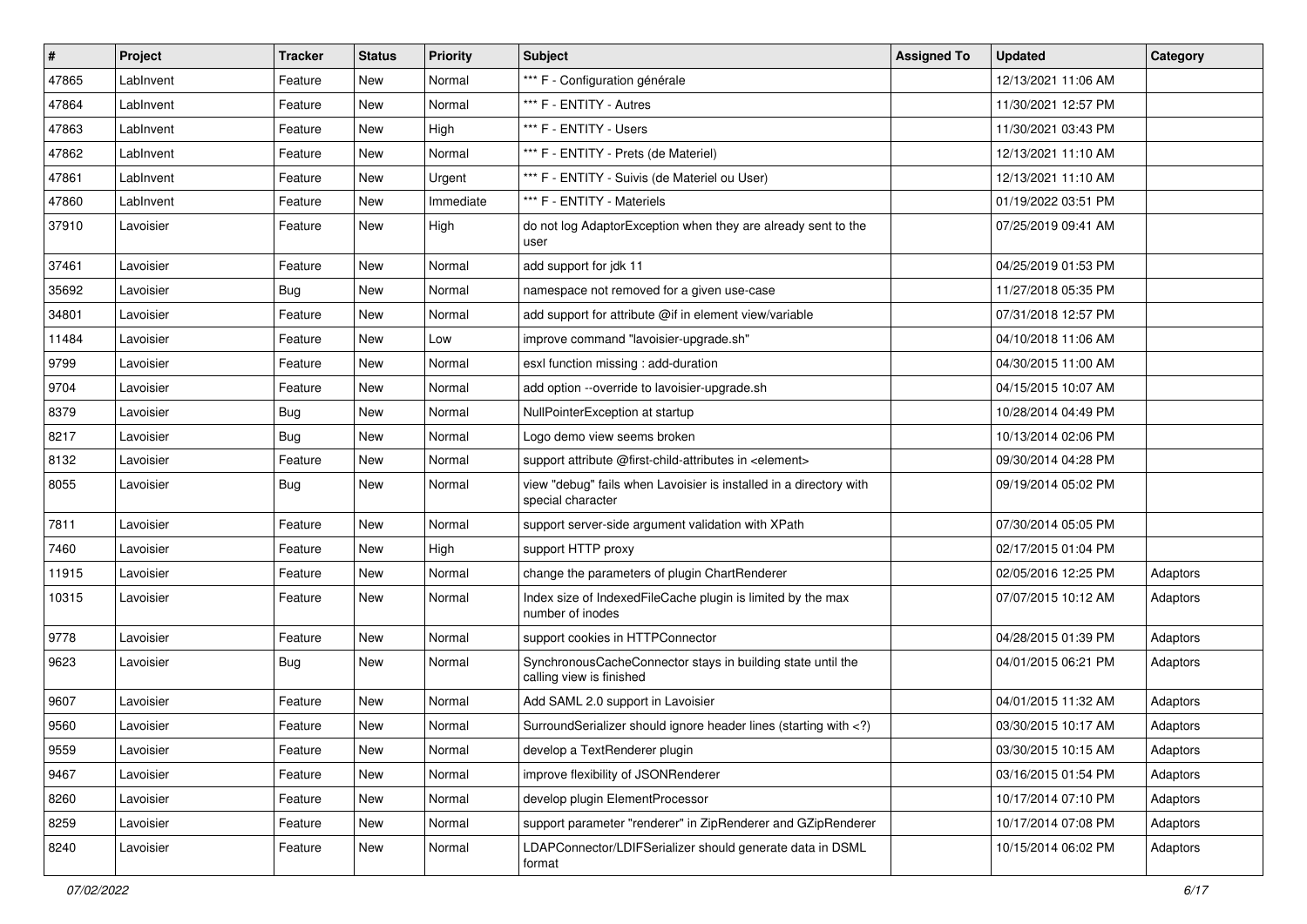| $\sharp$ | Project   | <b>Tracker</b> | <b>Status</b> | <b>Priority</b> | Subject                                                                                       | <b>Assigned To</b> | <b>Updated</b>      | Category     |
|----------|-----------|----------------|---------------|-----------------|-----------------------------------------------------------------------------------------------|--------------------|---------------------|--------------|
| 7649     | Lavoisier | Feature        | <b>New</b>    | Normal          | develop a XMLTemplateProcessor plugin                                                         |                    | 07/04/2014 05:52 PM | Adaptors     |
| 6864     | Lavoisier | Feature        | <b>New</b>    | Low             | support IP v6 in adaptor IPAddressAuthenticator                                               | Schwarz Lionel     | 04/15/2014 02:11 PM | Adaptors     |
| 6687     | Lavoisier | Feature        | <b>New</b>    | Low             | develop a CronTrigger                                                                         |                    | 03/27/2014 04:36 PM | Adaptors     |
| 6360     | Lavoisier | Feature        | <b>New</b>    | Low             | develop a EntriesProcessor (or a EntriesRenderer)                                             |                    | 03/05/2014 03:22 PM | Adaptors     |
| 5009     | Lavoisier | Feature        | <b>New</b>    | Low             | <b>ICalRenderer</b>                                                                           |                    | 01/21/2014 06:02 PM | Adaptors     |
| 5008     | Lavoisier | Feature        | <b>New</b>    | Low             | <b>ICalSerializer</b>                                                                         |                    | 01/21/2014 06:01 PM | Adaptors     |
| 4934     | Lavoisier | Feature        | <b>New</b>    | Low             | implement some additional cache adaptors                                                      |                    | 02/07/2014 04:59 PM | Adaptors     |
| 4906     | Lavoisier | Feature        | <b>New</b>    | Low             | XPath2SQLTemplate : add support for SQL functions                                             |                    | 03/24/2014 10:26 AM | Adaptors     |
| 4905     | Lavoisier | Feature        | <b>New</b>    | Low             | XPath2SQLTemplate : add support for XPath functions                                           |                    | 03/24/2014 10:26 AM | Adaptors     |
| 4904     | Lavoisier | Feature        | New           | Low             | XPath2SQLTemplate : add support for ORDER BY                                                  |                    | 03/24/2014 10:26 AM | Adaptors     |
| 4871     | Lavoisier | Feature        | New           | Low             | ExcelSerializer                                                                               |                    | 03/24/2014 10:26 AM | Adaptors     |
| 4870     | Lavoisier | Feature        | <b>New</b>    | Low             | BinarySerializer                                                                              |                    | 03/24/2014 10:26 AM | Adaptors     |
| 4867     | Lavoisier | Feature        | New           | Low             | ScalaProcessor                                                                                |                    | 03/24/2014 10:26 AM | Adaptors     |
| 4866     | Lavoisier | Feature        | <b>New</b>    | Low             | <b>XQueryConnector</b>                                                                        |                    | 03/24/2014 10:26 AM | Adaptors     |
| 4865     | Lavoisier | Feature        | <b>New</b>    | Low             | support remote connection in JMXConnector                                                     |                    | 03/24/2014 10:26 AM | Adaptors     |
| 4863     | Lavoisier | Feature        | <b>New</b>    | Low             | YAMLRenderer                                                                                  |                    | 03/24/2014 10:26 AM | Adaptors     |
| 9496     | Lavoisier | Feature        | <b>New</b>    | High            | upgrade to more recent version of JSW                                                         |                    | 03/18/2015 06:34 PM | <b>Build</b> |
| 9622     | Lavoisier | Feature        | <b>New</b>    | Normal          | add links to fallback views into view "dependencies"                                          |                    | 04/01/2015 06:19 PM | Console      |
| 9086     | Lavoisier | Feature        | <b>New</b>    | High            | enable refreshing all notifiable caches with one single click                                 |                    | 02/09/2015 12:37 PM | Console      |
| 7566     | Lavoisier | Bug            | <b>New</b>    | Low             | fields of view "form" are disabled when they have default value                               |                    | 06/27/2014 04:53 PM | Console      |
| 7465     | Lavoisier | <b>Bug</b>     | <b>New</b>    | Normal          | fix all the relative URL used by the web console                                              |                    | 06/17/2014 04:57 PM | Console      |
| 7464     | Lavoisier | Feature        | <b>New</b>    | Normal          | replace XSL with HTML template in web console                                                 |                    | 06/17/2014 04:55 PM | Console      |
| 7325     | Lavoisier | Feature        | New           | Normal          | support filtering dependencies graph by categories                                            |                    | 06/04/2014 05:14 PM | Console      |
| 5442     | Lavoisier | Feature        | <b>New</b>    | Low             | create a view 'stoppoint'                                                                     | Lequeux Olivier    | 10/29/2013 05:02 PM | Console      |
| 30741    | Lavoisier | Feature        | <b>New</b>    | Low             | add research button on web site                                                               |                    | 04/04/2018 10:53 AM | <b>Doc</b>   |
| 30735    | Lavoisier | Feature        | New           | Low             | write documentation about the admin web console                                               |                    | 04/04/2018 10:52 AM | Doc          |
| 8380     | Lavoisier | <b>Bug</b>     | New           | Normal          | remove attribute @evaluated from generated adaptors<br>documentation                          |                    | 10/28/2014 04:51 PM | Doc          |
| 5051     | Lavoisier | Support        | New           | Normal          | Explain cache trigger workflow                                                                | Lequeux Olivier    | 09/13/2013 10:36 AM | Doc          |
| 41294    | Lavoisier | Feature        | New           | High            | add support for attribute @null in namespace<br>http://software.in2p3.fr/lavoisier/tables.xsd | Reynaud<br>Sylvain | 09/25/2020 03:38 PM | Engine       |
| 33857    | Lavoisier | Bug            | New           | Normal          | post-processors namespace mapping must be defined in view                                     |                    | 06/18/2018 01:29 PM | Engine       |
| 33350    | Lavoisier | Feature        | <b>New</b>    | Low             | add a XPath function multireplace()                                                           |                    | 05/31/2018 03:49 PM | Engine       |
| 27576    | Lavoisier | Feature        | New           | Normal          | add a parameter "priority" on WhenCreatedTrigger                                              |                    | 02/02/2018 03:18 PM | Engine       |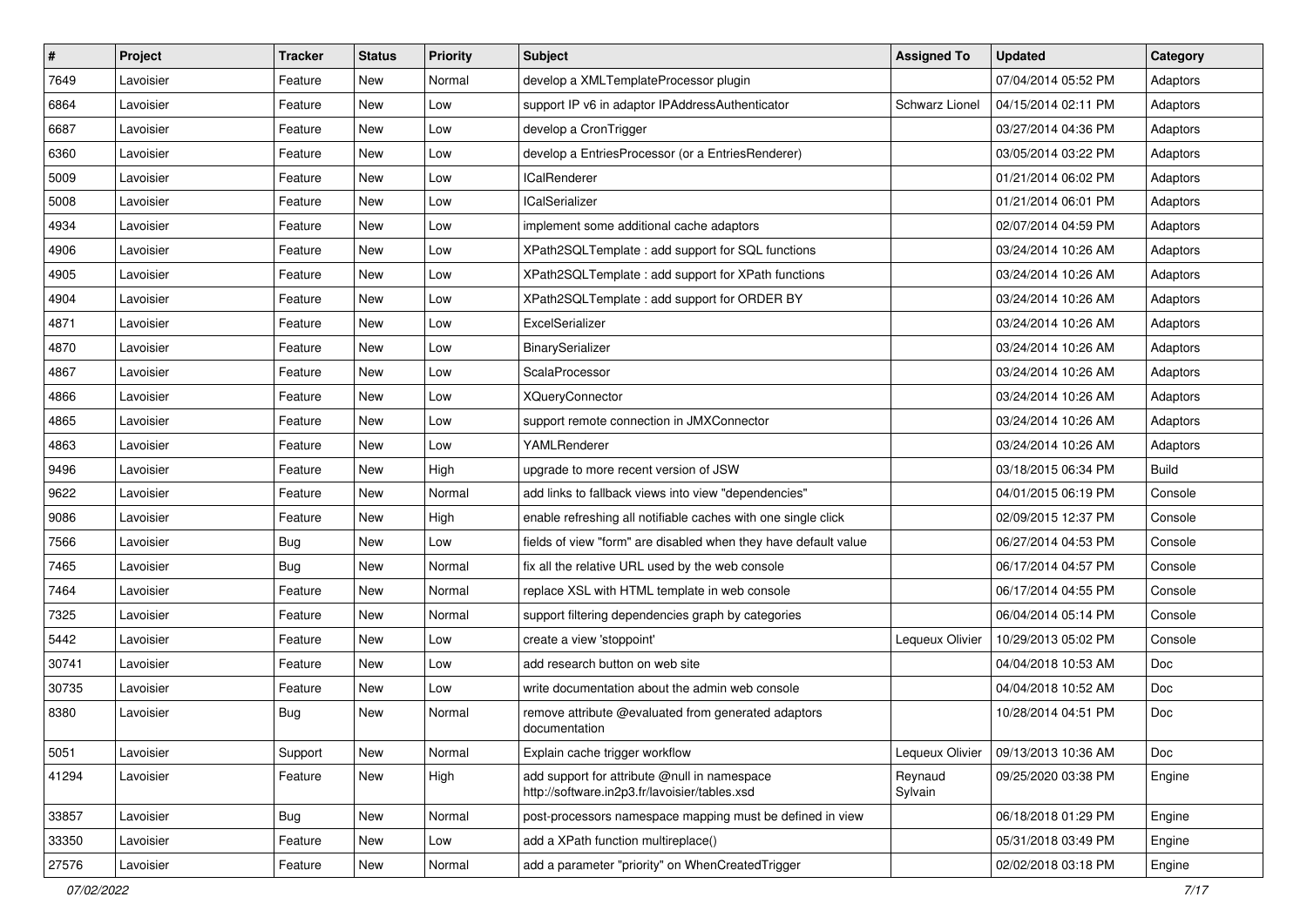| #     | Project   | <b>Tracker</b> | <b>Status</b> | <b>Priority</b> | <b>Subject</b>                                                                                                            | <b>Assigned To</b> | <b>Updated</b>      | Category                       |
|-------|-----------|----------------|---------------|-----------------|---------------------------------------------------------------------------------------------------------------------------|--------------------|---------------------|--------------------------------|
| 27570 | Lavoisier | Feature        | New           | Normal          | NotifiedTrigger should bypass attribute @ignore-during                                                                    |                    | 02/02/2018 03:05 PM | Engine                         |
| 9624  | Lavoisier | Feature        | New           | Normal          | when cache is empty and being built, user queries should be<br>waiting for it rather than failing                         |                    | 04/01/2015 06:30 PM | Engine                         |
| 9606  | Lavoisier | Feature        | <b>New</b>    | High            | add attribute @encoding to element <connector></connector>                                                                |                    | 03/31/2015 06:29 PM | Engine                         |
| 9564  | Lavoisier | Feature        | <b>New</b>    | Normal          | reorganize <pre-renderer> section</pre-renderer>                                                                          |                    | 03/30/2015 10:37 AM | Engine                         |
| 9562  | Lavoisier | Feature        | New           | Normal          | re-implement <pre-renderers> in streaming mode</pre-renderers>                                                            |                    | 03/30/2015 10:32 AM | Engine                         |
| 8405  | Lavoisier | Feature        | New           | Normal          | implement XPath function choose not null(arg1, arg2)                                                                      |                    | 10/30/2014 02:21 PM | Engine                         |
| 8404  | Lavoisier | Feature        | New           | Normal          | support parameters in <pre-renderers></pre-renderers>                                                                     |                    | 10/30/2014 11:03 AM | Engine                         |
| 8258  | Lavoisier | Feature        | New           | Normal          | add attribute @default to <renderers></renderers>                                                                         |                    | 10/17/2014 07:07 PM | Engine                         |
| 8241  | Lavoisier | Feature        | <b>New</b>    | Normal          | improve dropdown list of view "form"                                                                                      |                    | 10/15/2014 06:05 PM | Engine                         |
| 7619  | Lavoisier | Feature        | New           | Normal          | replace @INCLUDES with #include in properties files                                                                       |                    | 07/04/2014 11:17 AM | Engine                         |
| 7461  | Lavoisier | Feature        | New           | High            | add XPath function url()                                                                                                  |                    | 02/17/2015 01:04 PM | Engine                         |
| 6353  | Lavoisier | Feature        | New           | Low             | support new parameter type "Language"                                                                                     |                    | 03/24/2014 10:40 AM | Engine                         |
| 6325  | Lavoisier | Feature        | <b>New</b>    | Low             | enable limiting the maximum output size                                                                                   |                    | 03/24/2014 10:40 AM | Engine                         |
| 6303  | Lavoisier | Feature        | New           | Low             | support attributes @package and @id on <config></config>                                                                  |                    | 03/24/2014 10:31 AM | Engine                         |
| 6260  | Lavoisier | Feature        | New           | Low             | support introspection of view-template                                                                                    |                    | 03/24/2014 10:40 AM | Engine                         |
| 5558  | Lavoisier | Feature        | New           | Low             | add XPath function build xpath()                                                                                          |                    | 11/29/2013 09:58 AM | Engine                         |
| 5090  | Lavoisier | Feature        | <b>New</b>    | Low             | add new adaptor type : < writer>                                                                                          |                    | 03/24/2014 10:26 AM | Engine                         |
| 7463  | Lavoisier | Feature        | New           | Normal          | add attribute tpl:url.                                                                                                    |                    | 06/17/2014 04:54 PM | <b>HTML Template</b><br>Engine |
| 32928 | Lavoisier | Feature        | New           | Normal          | support enumeration in route properties                                                                                   |                    | 05/18/2018 02:23 PM | Service                        |
| 20738 | Lavoisier | Bug            | New           | Low             | Stacktrace                                                                                                                |                    | 08/30/2017 10:39 AM | Stacktrace                     |
| 29154 | Lavoisier | Bug            | <b>New</b>    | Normal          | wrong context when mixing <element-create-as-parent> and<br/><element-create></element-create></element-create-as-parent> | Reynaud<br>Sylvain | 03/06/2018 11:09 AM | <b>XML Template</b><br>Engine  |
| 27459 | Lavoisier | Bug            | New           | Normal          | namespace disappear when root node is renamed                                                                             | Reynaud<br>Sylvain | 01/31/2018 02:44 PM | <b>XML Template</b><br>Engine  |
| 26907 | Lavoisier | Feature        | <b>New</b>    | Normal          | implement XPath function format-number()                                                                                  |                    | 01/10/2018 03:18 PM | <b>XML Template</b><br>Engine  |
| 26766 | Lavoisier | Bug            | <b>New</b>    | Low             | prefix-namespace mapping is moved to the wrong node                                                                       | Reynaud<br>Sylvain | 01/03/2018 05:32 PM | <b>XML Template</b><br>Engine  |
| 11100 | Lavoisier | <b>Bug</b>     | New           | Normal          | <element-ignore> should not remove the namespace declaration<br/>(xmlns)</element-ignore>                                 |                    | 10/16/2015 01:48 PM | <b>XML</b> Template<br>Engine  |
| 9563  | Lavoisier | Feature        | <b>New</b>    | Normal          | support <elements-ignore> into <element-create-as-parent></element-create-as-parent></elements-ignore>                    |                    | 03/30/2015 10:30 AM | <b>XML Template</b><br>Engine  |
| 8817  | Lavoisier | Feature        | New           | Normal          | develop a XML template optimizer                                                                                          |                    | 12/19/2014 05:10 PM | <b>XML Template</b><br>Engine  |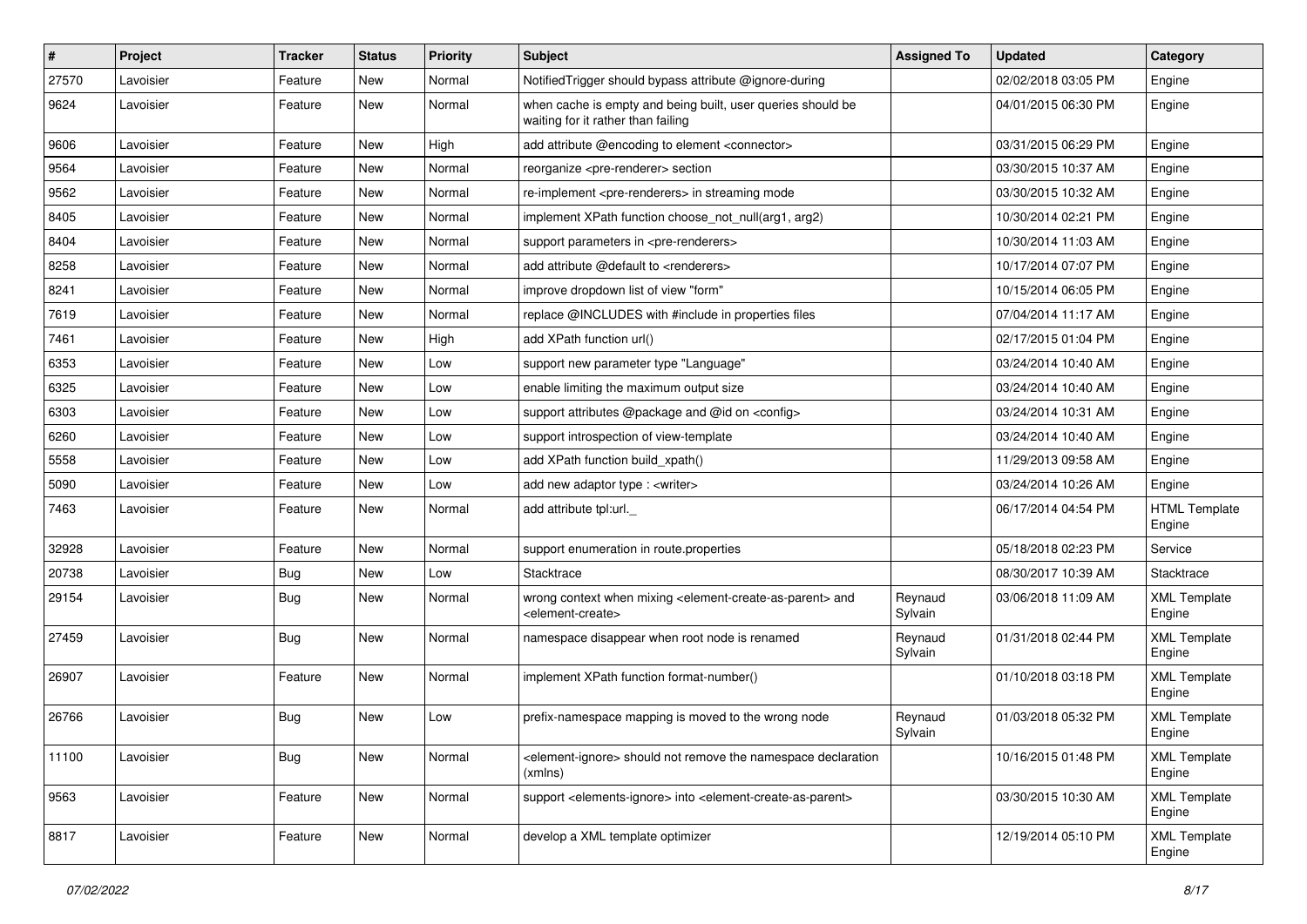| #     | Project                           | Tracker    | <b>Status</b> | <b>Priority</b> | <b>Subject</b>                                                                            | <b>Assigned To</b>   | <b>Updated</b>      | Category                         |
|-------|-----------------------------------|------------|---------------|-----------------|-------------------------------------------------------------------------------------------|----------------------|---------------------|----------------------------------|
| 8261  | Lavoisier                         | Feature    | New           | Normal          | support attribute @out-xpath on <element></element>                                       |                      | 10/17/2014 07:15 PM | <b>XML Template</b><br>Engine    |
| 8172  | Lavoisier                         | Feature    | <b>New</b>    | Normal          | support XPath function append()                                                           |                      | 10/06/2014 10:43 AM | <b>XML Template</b><br>Engine    |
| 8369  | LC <sub>2</sub>                   | Feature    | New           | Normal          | Standardize by relying on GNU getopt instead of proprietary<br>cmdline                    | Lafage Vincent       | 10/27/2014 07:06 PM |                                  |
| 8099  | LC <sub>2</sub>                   | Feature    | <b>New</b>    | High            | Add business rule forbidding empty CRT-DSP configuration (at<br>least 1 manu per CRT DSP) | Lafage Vincent       | 10/27/2014 07:00 PM |                                  |
| 2118  | LC <sub>2</sub>                   | Feature    | <b>New</b>    | Low             | Prepare the Command Line Interface of validator to parse rdRam                            | Lafage Vincent       | 10/20/2011 04:20 PM |                                  |
| 2112  | LC <sub>2</sub>                   | Feature    | <b>New</b>    | Low             | Rorc lib                                                                                  |                      | 04/08/2013 06:11 PM |                                  |
| 2076  | LC <sub>2</sub>                   | Feature    | New           | Low             | Finer grained report for boot Crocus script                                               |                      | 10/11/2011 02:18 PM |                                  |
| 2109  | LPC Service Informatique          | Support    | New           | Low             | imprimantes                                                                               | Jammes<br>Fabrice    | 10/19/2011 10:12 AM |                                  |
| 11561 | LST stereo trigger study          | Task       | <b>New</b>    | Normal          | Small-scale MC production for testing the effect of LST-MST<br>stereo trigger             | Hrupec Dario         | 04/15/2016 03:34 PM |                                  |
| 11452 | LSTCam low-level data<br>analysis | Task       | New           | High            | Definition of LST mini-camera tests                                                       | Nakajima<br>Daisuke  | 05/31/2018 04:54 PM |                                  |
| 31881 | Narval Standalone                 | Feature    | <b>New</b>    | Normal          | Logs de l'instance                                                                        | Théo Le Guen         | 04/24/2018 03:59 PM |                                  |
| 35044 | operations-portal-users           | Feature    | New           | Normal          | New ROD dashboard                                                                         |                      | 09/20/2018 10:42 AM | Dashboard                        |
| 23257 | operations-portal-users           | Bug        | New           | Normal          | Downtime notification admin page                                                          |                      | 10/25/2017 03:57 PM | Downtime<br>Notification         |
| 35045 | operations-portal-users           | Feature    | <b>New</b>    | Normal          | Tasks for the release                                                                     |                      | 09/20/2018 10:48 AM | Others                           |
| 597   | Oval                              | Feature    | <b>New</b>    | Normal          | YAML comme langage de configuration ?                                                     |                      | 05/11/2010 01:36 PM |                                  |
| 1083  | Oval                              | Bug        | New           | Immediate       | oval log -gui                                                                             |                      | 11/16/2010 11:45 AM | Command Line<br>Interface        |
| 1082  | Oval                              | <b>Bug</b> | <b>New</b>    | Low             | NO DIFF                                                                                   |                      | 11/16/2010 11:44 AM | <b>Command Line</b><br>Interface |
| 905   | Oval                              | <b>Bug</b> | <b>New</b>    | Urgent          | Use of parenthesis in diffline regular expression                                         | Chamont David        | 09/14/2010 06:17 PM | Diff command                     |
| 33    | Oval                              | Feature    | <b>New</b>    | Normal          | Support for gzipped ref files                                                             | <b>Chamont David</b> | 02/16/2009 07:23 PM | Diff command                     |
| 35    | Oval                              | Feature    | New           | Normal          | Give less importance to the build step                                                    | <b>Chamont David</b> | 02/16/2009 07:41 PM | Documentation                    |
| 32    | Oval                              | <b>Bug</b> | New           | Normal          | Write a more detailed configuration doc                                                   | <b>Chamont David</b> | 02/16/2009 07:18 PM | Documentation                    |
| 37    | Oval                              | Feature    | New           | Low             | Automatically select the shell flavor                                                     | <b>Chamont David</b> | 02/16/2009 07:44 PM | Implementation                   |
| 34    | Oval                              | Feature    | New           | Normal          | Extend input/output control                                                               | Chamont David        | 02/16/2009 07:27 PM | Implementation                   |
| 26    | Oval                              | Bug        | New           | Low             | Commands options not well propagated, when declared within an<br>OvalFile                 | <b>Chamont David</b> | 02/16/2009 06:50 PM | Implementation                   |
| 25    | Oval                              | Bug        | <b>New</b>    | Low             | Temporary files after a crash                                                             | Chamont David        | 02/16/2009 06:46 PM | Implementation                   |
| 22    | Oval                              | Bug        | New           | Low             | Deliver messages when ISA fails                                                           | Chamont David        | 02/16/2009 06:22 PM | Implementation                   |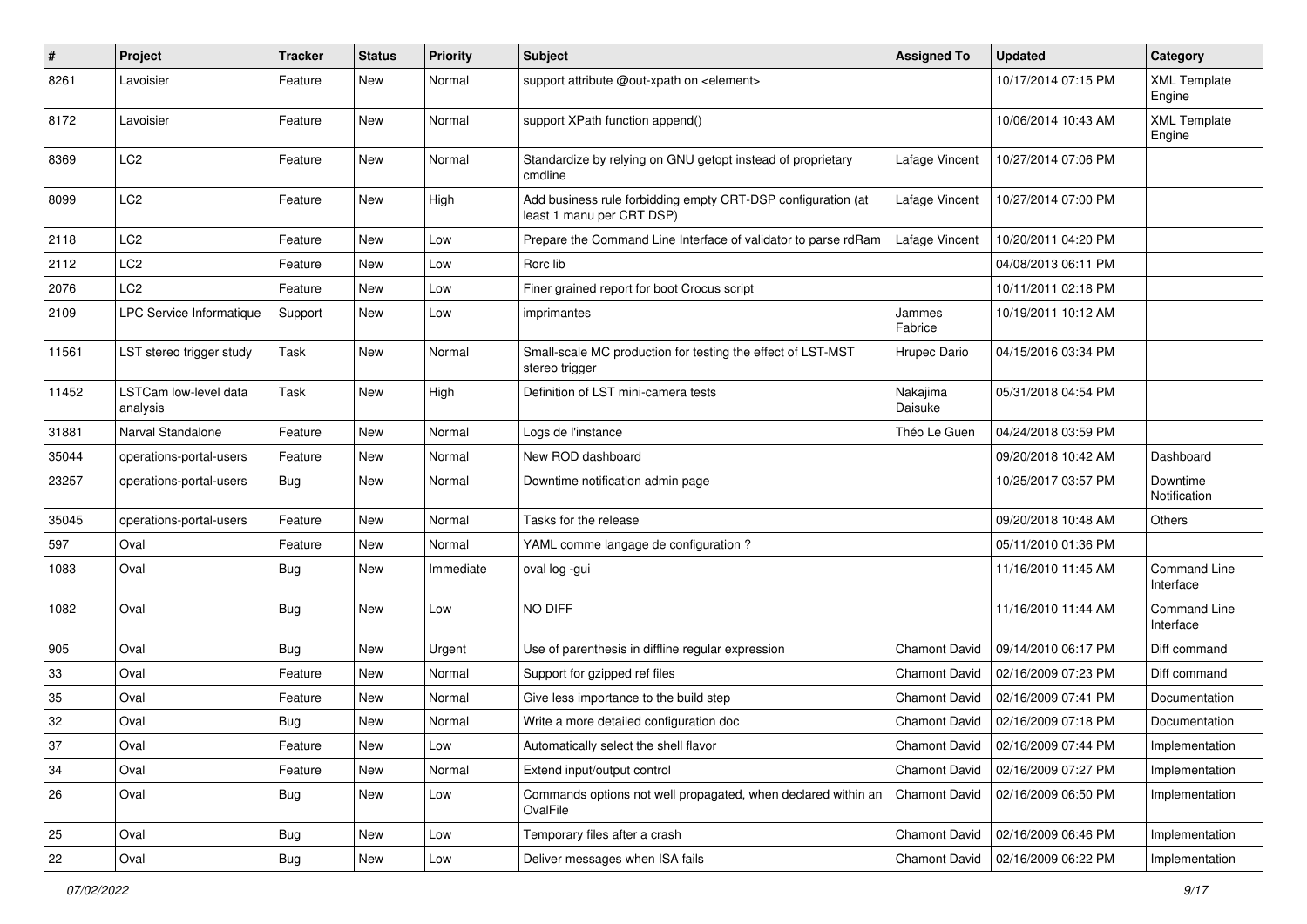| $\sharp$ | Project    | <b>Tracker</b> | <b>Status</b> | <b>Priority</b> | <b>Subject</b>                                                         | <b>Assigned To</b>   | <b>Updated</b>      | Category                        |
|----------|------------|----------------|---------------|-----------------|------------------------------------------------------------------------|----------------------|---------------------|---------------------------------|
| 923      | Oval       | Feature        | New           | Normal          | oval reset                                                             | <b>Chamont David</b> | 09/20/2010 05:16 PM | Other                           |
| 36       | Oval       | Feature        | New           | Low             | Extend tasks with begin/end directory commands                         | <b>Chamont David</b> | 02/16/2009 07:42 PM | Other                           |
| 29       | Oval       | Feature        | New           | Low             | The build tool should handle directories?                              | <b>Chamont David</b> | 02/16/2009 07:06 PM | Other                           |
| 28       | Oval       | Bug            | New           | Low             | 'oval validate" should remove differences in "oval log"                | <b>Chamont David</b> | 12/08/2010 09:47 PM | Other                           |
| 21       | Oval       | Bug            | New           | Normal          | What happens when a subdirectory is reused in several<br>environments? | <b>Chamont David</b> | 02/16/2009 07:00 PM | OvalFile                        |
| 174      | Oval       | Feature        | <b>New</b>    | High            | oval run -o                                                            | <b>Chamont David</b> | 10/02/2009 02:47 PM | Run command                     |
| 172      | Oval       | <b>Bug</b>     | <b>New</b>    | Urgent          | Automatic variables                                                    | <b>Chamont David</b> | 10/02/2009 02:24 PM | Run command                     |
| 31       | Oval       | Feature        | <b>New</b>    | Normal          | Apply a command to a subdirectory subset?                              | <b>Chamont David</b> | 02/16/2009 07:14 PM | Run command                     |
| 30       | Oval       | Feature        | <b>New</b>    | High            | Use environments as targets to the step commands                       | <b>Chamont David</b> | 02/16/2009 07:12 PM | Run command                     |
| 27       | Oval       | Bug            | <b>New</b>    | Low             | Some commands should not require a current valid directory             | <b>Chamont David</b> | 02/16/2009 06:51 PM | Site Customization<br>& Flavors |
| 12978    | <b>PEM</b> | Bug            | <b>New</b>    | Low             | pem-sync pull                                                          |                      | 03/24/2016 05:11 PM |                                 |
| 12976    | PEM        | Feature        | <b>New</b>    | Low             | pem-sync co_pem                                                        |                      | 03/24/2016 05:00 PM |                                 |
| 12975    | PEM        | Feature        | New           | Normal          | pem-sync co_pem                                                        |                      | 03/24/2016 04:54 PM |                                 |
| 12974    | PEM        | Feature        | <b>New</b>    | Normal          | pem-sync cp_pem                                                        |                      | 03/24/2016 04:52 PM |                                 |
| 12963    | PEM        | <b>Bug</b>     | New           | Normal          | add tool crash                                                         |                      | 03/24/2016 09:10 AM |                                 |
| 12962    | PEM        | <b>Bug</b>     | New           | Normal          | pem-sync list ???                                                      |                      | 03/24/2016 09:05 AM |                                 |
| 12961    | PEM        | Feature        | New           | Normal          | PEM version                                                            |                      | 03/24/2016 09:03 AM |                                 |
| 10314    | <b>PEM</b> | <b>Bug</b>     | New           | High            | Environment compliant with CLI                                         |                      | 07/07/2015 09:57 AM |                                 |
| 10313    | <b>PEM</b> | <b>Bug</b>     | New           | Normal          | Error message to change !                                              |                      | 07/07/2015 09:51 AM |                                 |
| 10274    | <b>PEM</b> | <b>Bug</b>     | New           | Normal          | SYSTEM.ASSERTIONS.ASSERT_FAILURE                                       |                      | 07/01/2015 11:12 AM |                                 |
| 10273    | <b>PEM</b> | Feature        | New           | Normal          | Easier configuration process                                           |                      | 07/01/2015 11:11 AM |                                 |
| 9534     | Pipelet    | Feature        | New           | Normal          | logging of stdout and stderr                                           |                      | 03/25/2015 02:31 PM |                                 |
| 8262     | Pipelet    | Feature        | New           | Normal          | LocalRepository: recursive search of segment source script             |                      | 10/19/2014 05:13 PM |                                 |
| 3992     | Pipelet    | Feature        | <b>New</b>    | Low             | directory in data with specific color                                  |                      | 02/20/2013 05:19 PM |                                 |
| 3954     | Pipelet    | Task           | <b>New</b>    | Low             | Documentation: Environment cheat sheet                                 |                      | 02/13/2013 11:00 AM |                                 |
| 2753     | Pipelet    | <b>Bug</b>     | <b>New</b>    | Urgent          | retrieve hook name from source code                                    |                      | 05/22/2012 02:36 PM |                                 |
| 1566     | Pipelet    | <b>Bug</b>     | New           | Low             | Bug daemon cherrypy on Macintosh                                       |                      | 05/10/2011 12:14 PM |                                 |
| 1437     | Pipelet    | <b>Bug</b>     | <b>New</b>    | Normal          | str_parents not updated in time for glob_parent                        |                      | 03/10/2011 05:51 PM |                                 |
| 1337     | Pipelet    | Task           | <b>New</b>    | Normal          | logged_subprocess improvement                                          |                      | 03/08/2011 09:07 PM |                                 |
| 1336     | Pipelet    | Task           | <b>New</b>    | Low             | Add comments in multiplex                                              |                      | 02/24/2011 10:17 AM |                                 |
| 1178     | Pipelet    | Task           | <b>New</b>    | High            | writing mysql and postgre backends                                     |                      | 02/13/2013 10:49 AM |                                 |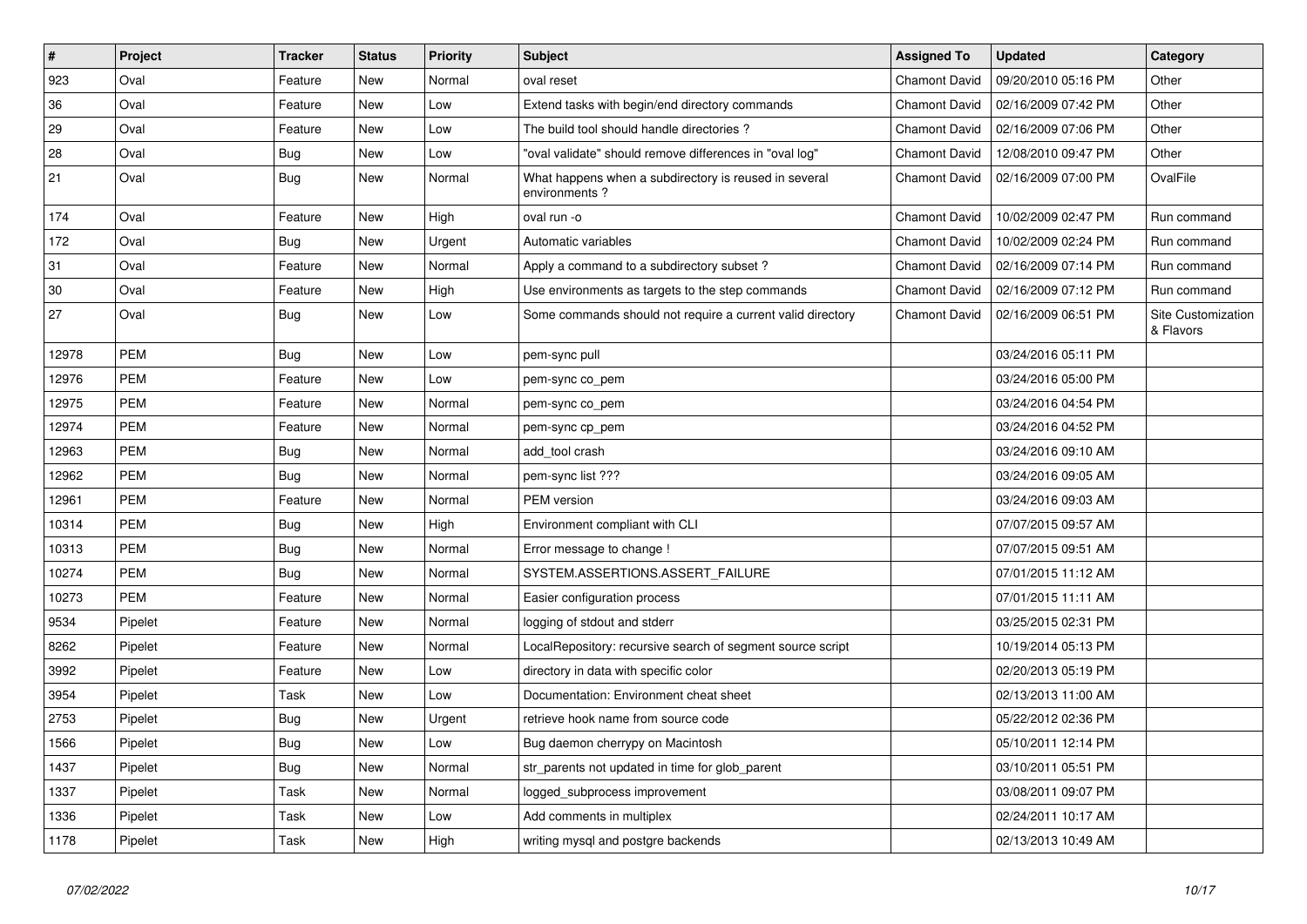| #     | Project      | <b>Tracker</b> | <b>Status</b> | <b>Priority</b> | <b>Subject</b>                                                                                           | <b>Assigned To</b>     | <b>Updated</b>      | Category |
|-------|--------------|----------------|---------------|-----------------|----------------------------------------------------------------------------------------------------------|------------------------|---------------------|----------|
| 748   | Pipelet      | Feature        | <b>New</b>    | Low             | Git and CVS repositories                                                                                 | Le Jeune<br>Maude      | 03/11/2011 11:41 AM |          |
| 4068  | Pipelet      | Bug            | <b>New</b>    | High            | Tagging works randomly with konqueror                                                                    |                        | 03/07/2013 10:39 AM | Web      |
| 51514 | PyROS        | Task           | New           | Normal          | LOG                                                                                                      |                        | 06/29/2022 07:37 AM |          |
| 51513 | PyROS        | Task           | New           | Normal          | General algorithm (ternary mode, status, routine processing,<br>commands processing, exceptions dealing) | <b>Pallier Etienne</b> | 06/29/2022 07:37 AM |          |
| 51508 | PyROS        | Task           | New           | Normal          | AgentMajordome (based on Agent)                                                                          | Koralewski<br>Alexis   | 06/29/2022 07:31 AM |          |
| 49890 | PyROS        | Task           | New           | Normal          | Global Start & Stop (safe)                                                                               |                        | 03/16/2022 04:52 PM |          |
| 49889 | PyROS        | Task           | New           | Normal          | Backup                                                                                                   |                        | 03/16/2022 04:49 PM |          |
| 49888 | PyROS        | Task           | <b>New</b>    | Normal          | Firewall                                                                                                 |                        | 03/16/2022 04:48 PM |          |
| 49887 | PyROS        | Task           | New           | Normal          | Hardware                                                                                                 |                        | 03/16/2022 04:47 PM |          |
| 49886 | PyROS        | Task           | New           | Normal          | System watch (Nagios, )                                                                                  |                        | 03/16/2022 04:47 PM |          |
| 49885 | PyROS        | Task           | New           | Normal          | Network                                                                                                  |                        | 03/16/2022 04:46 PM |          |
| 49878 | PyROS        | Task           | <b>New</b>    | Normal          | SF02-SCP integration - Lancement auto de l'agent de gestion du<br>SP lifecycle                           |                        | 06/28/2022 10:04 PM |          |
| 49876 | PyROS        | Task           | New           | Normal          | Guitastro integration                                                                                    |                        | 03/16/2022 07:28 AM |          |
| 49875 | PyROS        | Task           | New           | Normal          | (classic) Installation Guitastro & dependencies                                                          |                        | 03/16/2022 07:27 AM |          |
| 49874 | <b>PyROS</b> | Task           | <b>New</b>    | Normal          | (docker) Installation Guitastro & dependencies                                                           |                        | 06/28/2022 10:11 PM |          |
| 49872 | PyROS        | Task           | New           | Normal          | Restauration de la config par défaut                                                                     |                        | 03/15/2022 11:10 PM |          |
| 49871 | PyROS        | Task           | New           | Normal          | Config par défaut (à définir)                                                                            |                        | 03/15/2022 11:11 PM |          |
| 49870 | PyROS        | Task           | New           | Normal          | Config générale : logo, pagination, couleurs, options générales,<br>options par feature,                 |                        | 03/15/2022 11:11 PM |          |
| 49543 | PyROS        | Task           | New           | Normal          | Users View (list & 1)                                                                                    |                        | 02/23/2022 06:06 PM |          |
| 49541 | PyROS        | Task           | New           | Normal          | API REST (website scripting via pyros_api.py script)                                                     | Koralewski<br>Alexis   | 06/29/2022 07:26 AM |          |
| 49478 | PyROS        | Task           | New           | Normal          | Test                                                                                                     | Koralewski<br>Alexis   | 02/22/2022 12:25 PM |          |
| 49253 | PyROS        | Task           | New           | Normal          | READ 1 & list                                                                                            |                        | 02/21/2022 03:21 PM |          |
| 49252 | PyROS        | Task           | New           | Normal          | <b>WEB FORM</b>                                                                                          |                        | 02/17/2022 01:59 PM |          |
| 49251 | PyROS        | Task           | New           | Normal          | Test                                                                                                     | Koralewski<br>Alexis   | 02/22/2022 02:59 PM |          |
| 49250 | PyROS        | Task           | New           | Normal          | <b>CREATE/UPDATE Sequence</b>                                                                            |                        | 02/23/2022 12:02 PM |          |
| 49247 | PyROS        | Task           | New           | Normal          | State diagram (doc)                                                                                      |                        | 02/03/2022 09:34 AM |          |
| 49246 | PyROS        | Task           | New           | Normal          | Sequence Lifecycle (status)                                                                              |                        | 02/03/2022 09:34 AM |          |
| 49227 | PyROS        | Task           | New           | Normal          | Corrections cosmétiques (de pixels)                                                                      | Klotz Alain            | 02/02/2022 02:19 PM |          |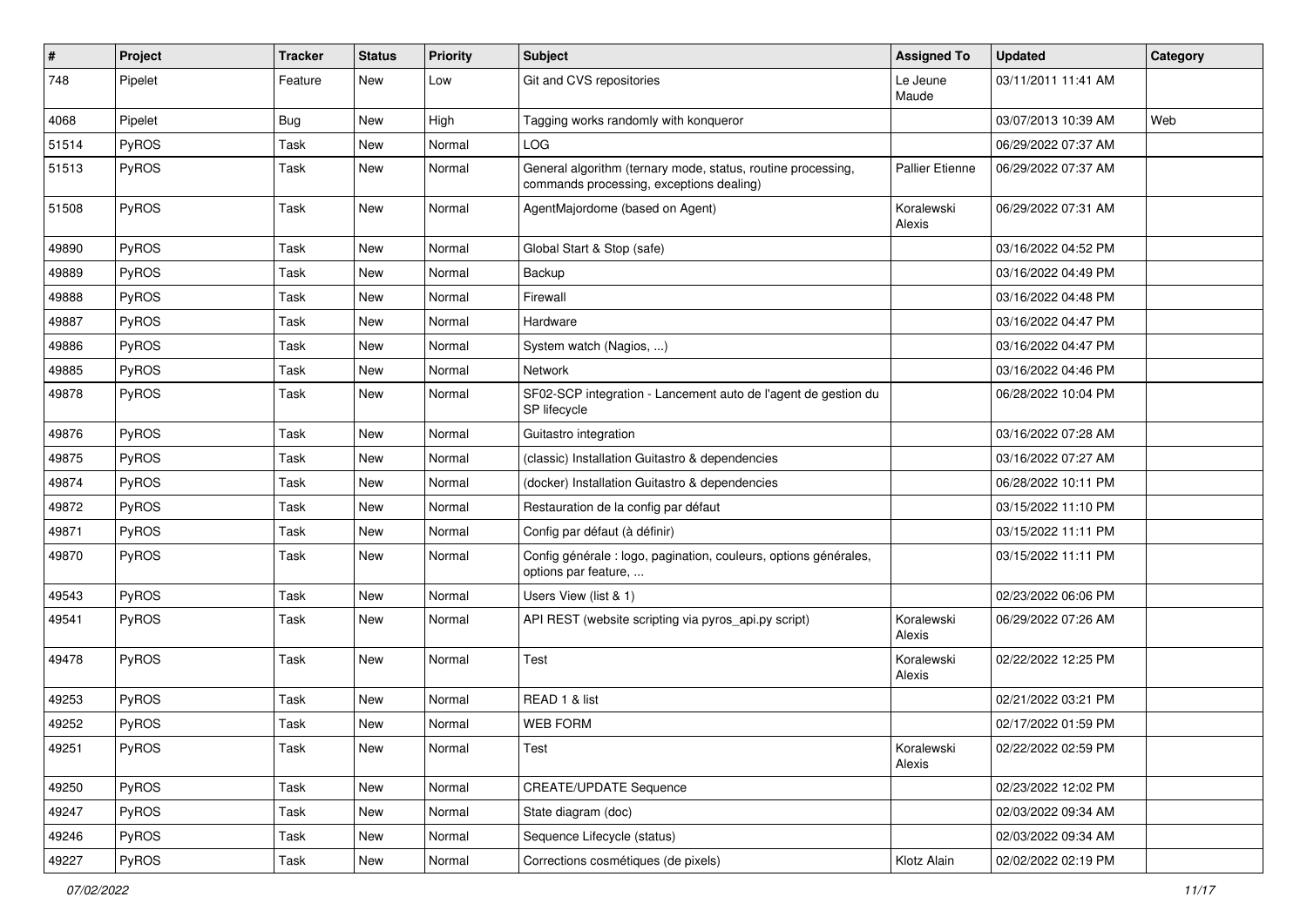| $\#$  | Project | Tracker | <b>Status</b> | <b>Priority</b> | <b>Subject</b>                                                                                                                        | <b>Assigned To</b> | <b>Updated</b>      | Category |
|-------|---------|---------|---------------|-----------------|---------------------------------------------------------------------------------------------------------------------------------------|--------------------|---------------------|----------|
| 49224 | PyROS   | Task    | <b>New</b>    | Normal          | Choisir le bias, le flat, et le dark (en fn des metadata)                                                                             | Klotz Alain        | 02/02/2022 02:19 PM |          |
| 49217 | PyROS   | Task    | <b>New</b>    | Normal          | 5 - (L2) Critères de qualité d'image (+ json QUAL)                                                                                    | Klotz Alain        | 02/02/2022 02:37 PM |          |
| 49216 | PyROS   | Task    | <b>New</b>    | Normal          | 4 - (L1c) - Combinaison d'images                                                                                                      | Klotz Alain        | 02/02/2022 02:36 PM |          |
| 49210 | PyROS   | Task    | New           | Normal          | <b>CONFIGURATION GENERALE</b>                                                                                                         |                    | 03/15/2022 11:11 PM |          |
| 49162 | PyROS   | Task    | <b>New</b>    | Normal          | Check sequence validity                                                                                                               | Klotz Alain        | 02/03/2022 10:23 AM |          |
| 49157 | PyROS   | Task    | <b>New</b>    | Normal          | Super Super Agent qui surveille l'ensemble des super agents sur<br>chaque noeud (?)                                                   |                    | 01/31/2022 12:12 PM |          |
| 49156 | PyROS   | Task    | New           | Normal          | Super Agent qui démarre et stoppe les autres agents, et surveille<br>leur bonne santé (les relance si besoin) => sur chaque noeud (?) |                    | 01/31/2022 12:12 PM |          |
| 49155 | PyROS   | Task    | New           | Normal          | Architecture décentralisée en plusieurs noeuds (communication<br>via BD)                                                              |                    | 01/31/2022 12:09 PM |          |
| 49152 | PyROS   | Task    | New           | Normal          | RUN/EXEC - Start & Stop software (et Agents)                                                                                          |                    | 05/24/2022 02:55 PM |          |
| 49151 | PyROS   | Task    | <b>New</b>    | Normal          | Script central (pyros.py)                                                                                                             |                    | 01/31/2022 11:36 AM |          |
| 49149 | PyROS   | Task    | New           | High            | SCRIPT RUN (PYROS/pyros.py) (uniquement pour la partie<br>execution)                                                                  |                    | 05/24/2022 02:55 PM |          |
| 49137 | PyROS   | Task    | New           | Normal          | Integration Guitastro lib                                                                                                             | Klotz Alain        | 02/02/2022 03:27 PM |          |
| 49136 | PyROS   | Task    | <b>New</b>    | Normal          | GF03-INFRA - Logging integration (general logs & agents)                                                                              |                    | 06/29/2022 07:25 AM |          |
| 49135 | PyROS   | Task    | <b>New</b>    | Normal          | SF15-SST integration (agents, start, stop, commands)                                                                                  |                    | 06/29/2022 07:23 AM |          |
| 49134 | PyROS   | Task    | New           | Normal          | SF14-OBC integration                                                                                                                  |                    | 01/29/2022 12:52 AM |          |
| 49133 | PyROS   | Task    | New           | Normal          | SF13-IAF integration                                                                                                                  |                    | 01/29/2022 12:47 AM |          |
| 49132 | PyROS   | Task    | <b>New</b>    | Normal          | SF12-IAN integration                                                                                                                  |                    | 01/29/2022 12:48 AM |          |
| 49131 | PyROS   | Task    | <b>New</b>    | Normal          | SF11-IPC integration                                                                                                                  |                    | 01/29/2022 12:46 AM |          |
| 49130 | PyROS   | Task    | <b>New</b>    | Normal          | SF10-CAL integration                                                                                                                  |                    | 01/29/2022 12:46 AM |          |
| 49129 | PyROS   | Task    | New           | Normal          | SF09-CMC integration                                                                                                                  |                    | 01/29/2022 12:46 AM |          |
| 49128 | PyROS   | Task    | <b>New</b>    | Normal          | SF08-EXE integration                                                                                                                  |                    | 01/29/2022 12:45 AM |          |
| 49127 | PyROS   | Task    | <b>New</b>    | Normal          | SF07-PLN integration                                                                                                                  |                    | 01/29/2022 12:45 AM |          |
| 49126 | PyROS   | Task    | New           | Normal          | SF06-ALR integration                                                                                                                  |                    | 01/29/2022 12:45 AM |          |
| 49125 | PyROS   | Task    | <b>New</b>    | Normal          | SF05-SEQ integration                                                                                                                  |                    | 03/15/2022 11:03 PM |          |
| 49124 | PyROS   | Task    | New           | Normal          | SF04-SPV integration (AgentMajordome)                                                                                                 |                    | 06/29/2022 07:21 AM |          |
| 49123 | PyROS   | Task    | New           | Normal          | SF03-ENV integration                                                                                                                  |                    | 06/29/2022 07:20 AM |          |
| 49122 | PyROS   | Task    | New           | Normal          | SF02-SCP integration                                                                                                                  |                    | 01/29/2022 12:50 AM |          |
| 49121 | PyROS   | Task    | New           | Normal          | SF01-USR integration                                                                                                                  |                    | 01/29/2022 12:50 AM |          |
| 49120 | PyROS   | Task    | New           | Normal          | General Design (structure, design, responsive, CSS)                                                                                   |                    | 06/29/2022 07:18 AM |          |
| 48307 | PyROS   | Task    | New           | Normal          | Send, Receive, and Process Commands (Agent <= > Agent)                                                                                |                    | 06/29/2022 07:33 AM |          |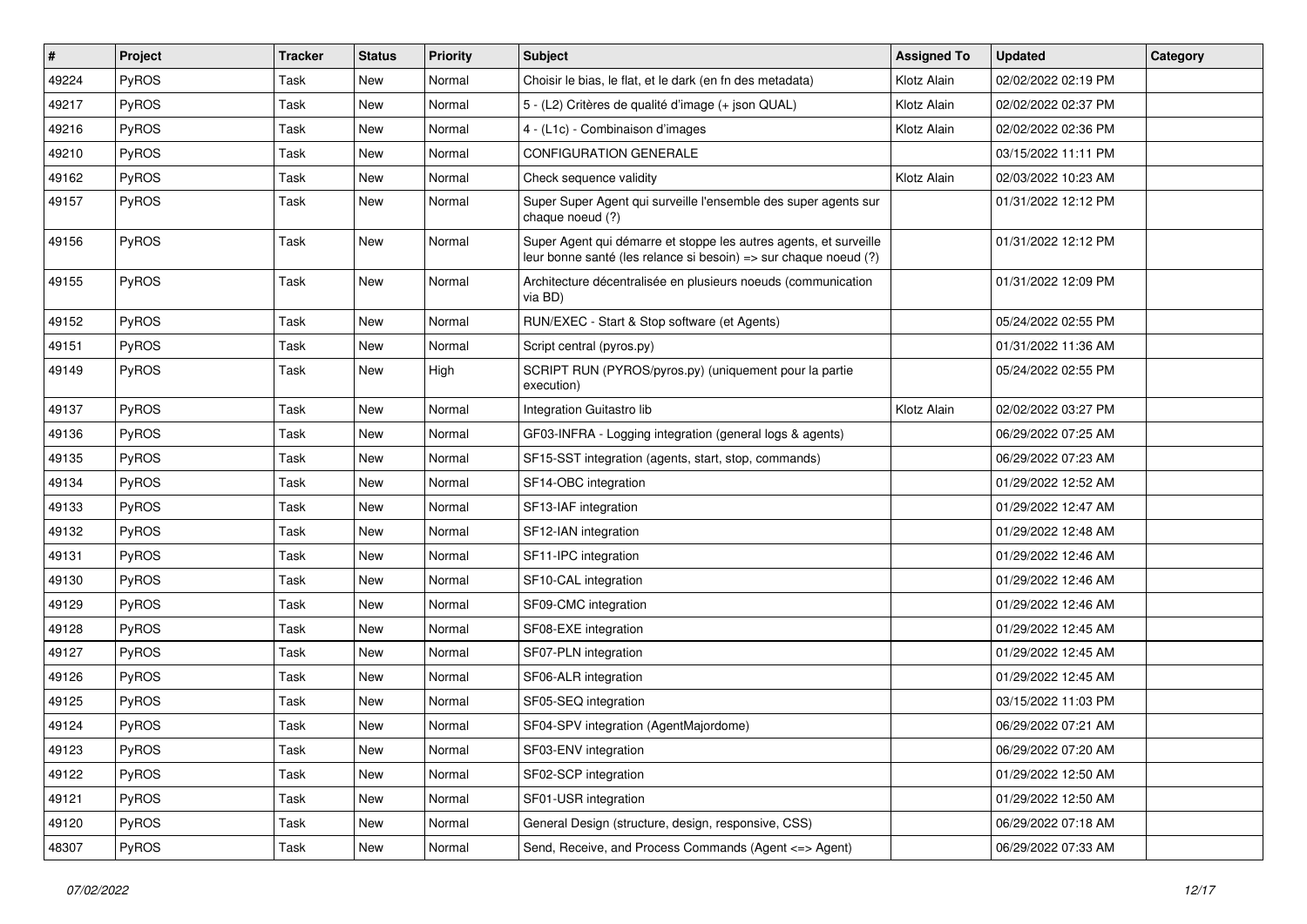| $\vert$ # | Project | <b>Tracker</b> | <b>Status</b> | <b>Priority</b> | <b>Subject</b>                                                                             | <b>Assigned To</b> | <b>Updated</b>      | Category |
|-----------|---------|----------------|---------------|-----------------|--------------------------------------------------------------------------------------------|--------------------|---------------------|----------|
| 48290     | PyROS   | Task           | New           | Normal          | Auto mode                                                                                  |                    | 12/14/2021 12:35 PM |          |
| 48289     | PyROS   | Task           | New           | Normal          | Entity (AgentDevice class)                                                                 |                    | 12/14/2021 12:32 PM |          |
| 48288     | PyROS   | Task           | New           | Normal          | Entity (DeviceController class)                                                            |                    | 12/14/2021 12:31 PM |          |
| 48285     | PyROS   | Task           | New           | Normal          | Lancement auto et gestion du DeviceController associé                                      |                    | 12/14/2021 12:22 PM |          |
| 48284     | PyROS   | Task           | New           | Normal          | Lancement auto et gestion des Components associés (qui sont<br>aussi des DeviceController) |                    | 12/14/2021 12:20 PM |          |
| 48279     | PyROS   | Task           | New           | Normal          | General LOGGING (fichiers texte, écran en mode debug)                                      |                    | 03/16/2022 04:45 PM |          |
| 48278     | PyROS   | Task           | New           | High            | AGENT général (dont dépendent tous les agents et<br>AgentDevices)                          |                    | 06/29/2022 07:37 AM |          |
| 48276     | PyROS   | Task           | New           | Normal          | Scripts d'installation docker                                                              |                    | 12/14/2021 11:44 AM |          |
| 48275     | PyROS   | Task           | New           | Normal          | version PROD TNC Nouvelle Calédonie - instance docker de<br>production sur site final      |                    | 12/14/2021 11:42 AM |          |
| 48274     | PyROS   | Task           | New           | Normal          | version TEST TNC France - instance docker de test en France                                |                    | 12/14/2021 11:42 AM |          |
| 48273     | PyROS   | Task           | <b>New</b>    | Normal          | version DEV guitalens - instance docker sur serveur guitalens                              |                    | 12/14/2021 11:46 AM |          |
| 48271     | PyROS   | Task           | New           | High            | CLASSIC installation (with venv)                                                           |                    | 03/16/2022 07:27 AM |          |
| 48270     | PyROS   | Task           | New           | Normal          | SCRIPT INSTALL/UPDATE (PYROS/pyros.py) (uniquement pour<br>la partie install & update)     |                    | 02/23/2022 05:57 PM |          |
| 47447     | PyROS   | Task           | New           | Normal          | (F05) ACTIONS (CRUD), VIEWS, and AUTHORIZATIONS                                            |                    | 02/23/2022 10:45 AM |          |
| 47446     | PyROS   | Task           | New           | Normal          | <b>DOSSIER SSI</b>                                                                         |                    | 10/11/2021 11:32 AM |          |
| 47445     | PyROS   | Task           | <b>New</b>    | Normal          | CAHIER DE RECETTE (NC)                                                                     |                    | 10/11/2021 11:31 AM |          |
| 47444     | PyROS   | Task           | <b>New</b>    | Normal          | MANUELS UTILISATION, INSTALLATION, ET MAINTENANCE                                          |                    | 10/11/2021 11:31 AM |          |
| 47443     | PyROS   | Task           | New           | Normal          | RAPPORT DES TESTS & VALIDATIONS (application du plan de<br>test)                           |                    | 10/11/2021 11:31 AM |          |
| 47442     | PyROS   | Task           | <b>New</b>    | Normal          | PLAN DE TESTS ET DE VALIDATIONS                                                            |                    | 10/11/2021 11:33 AM |          |
| 47441     | PyROS   | Task           | <b>New</b>    | Normal          | DOSSIER DE DÉFINITION                                                                      |                    | 10/11/2021 11:32 AM |          |
| 47440     | PyROS   | Task           | <b>New</b>    | Normal          | <b>LIVRABLES</b>                                                                           |                    | 10/11/2021 11:29 AM |          |
| 47439     | PyROS   | Task           | New           | Normal          | PA et PK CNES                                                                              |                    | 01/31/2022 11:29 AM |          |
| 47438     | PyROS   | Task           | New           | Normal          | PK5 (2023-06) - Doc LIVRABLES (et Présentations)                                           |                    | 10/11/2021 11:26 AM |          |
| 47437     | PyROS   | Task           | <b>New</b>    | Normal          | PA4.1 (2023-05) - Présentations et Rapport Avancement                                      |                    | 10/11/2021 11:25 AM |          |
| 47436     | PyROS   | Task           | New           | Normal          | PK4 (2023-02) - Doc LIVRABLES (et Présentations)                                           |                    | 10/11/2021 11:23 AM |          |
| 47435     | PyROS   | Task           | New           | Normal          | PA3.2 (2023-02) - Présentations et Rapport Avancement                                      |                    | 10/11/2021 11:22 AM |          |
| 47433     | PyROS   | Task           | New           | Normal          | PA3.1 (2023-01) - Présentations et Rapport Avancement                                      |                    | 10/11/2021 11:22 AM |          |
| 47432     | PyROS   | Task           | New           | Normal          | PK3 (2023-01) - Doc LIVRABLES (et Présentations)                                           |                    | 10/11/2021 11:20 AM |          |
| 47431     | PyROS   | Task           | New           | Normal          | PA2.2 (2022-10) - Présentations et Rapport Avancement                                      |                    | 10/11/2021 11:19 AM |          |
| 47430     | PyROS   | Task           | New           | Normal          | PA2.1 (2022-08) - Présentations et Rapport Avancement                                      |                    | 10/11/2021 11:18 AM |          |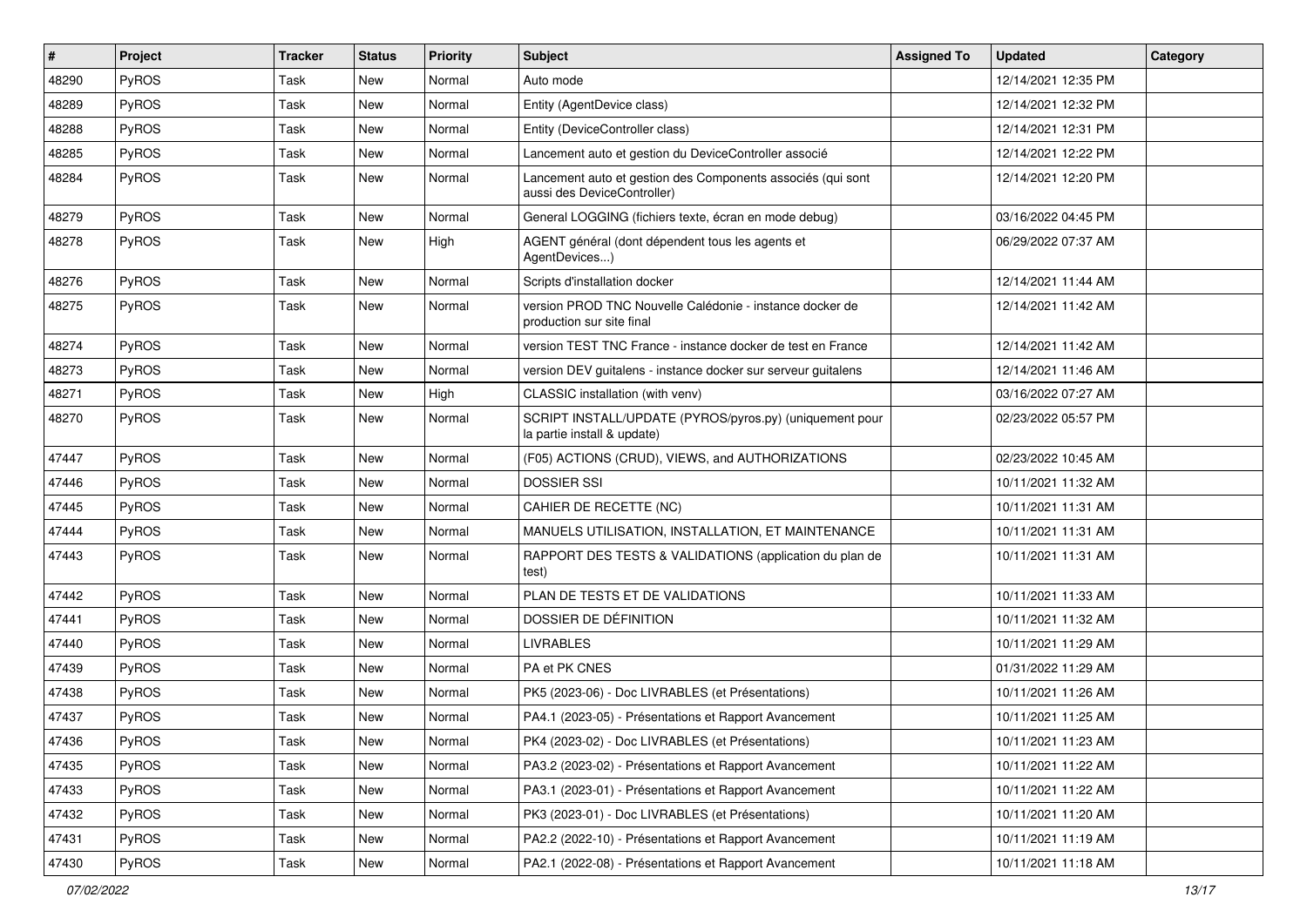| $\vert$ # | Project      | <b>Tracker</b> | <b>Status</b> | <b>Priority</b> | Subject                                                                                     | <b>Assigned To</b> | <b>Updated</b>      | Category |
|-----------|--------------|----------------|---------------|-----------------|---------------------------------------------------------------------------------------------|--------------------|---------------------|----------|
| 47428     | <b>PyROS</b> | Task           | New           | Normal          | PK2 (2022-06) - Présentations + RA + Doc LIVRABLES                                          |                    | 01/31/2022 11:34 AM |          |
| 47419     | PyROS        | Task           | New           | Normal          | F16 FUNCTIONAL Tests                                                                        |                    | 10/11/2021 10:11 AM |          |
| 47418     | PyROS        | Task           | New           | Normal          | F15 FUNCTIONAL Tests                                                                        |                    | 10/11/2021 10:11 AM |          |
| 47416     | PyROS        | Task           | <b>New</b>    | Normal          | F13 FUNCTIONAL Tests                                                                        |                    | 10/11/2021 10:11 AM |          |
| 47415     | PyROS        | Task           | <b>New</b>    | Normal          | F12 FUNCTIONAL Tests                                                                        |                    | 10/11/2021 10:11 AM |          |
| 47414     | PyROS        | Task           | New           | Normal          | F11 FUNCTIONAL Tests                                                                        |                    | 10/11/2021 10:10 AM |          |
| 47413     | PyROS        | Task           | New           | Normal          | F10 FUNCTIONAL Tests                                                                        |                    | 10/11/2021 10:10 AM |          |
| 47411     | PyROS        | Task           | New           | Normal          | <b>F08 FUNCTIONAL Tests</b>                                                                 |                    | 10/11/2021 10:10 AM |          |
| 47410     | PyROS        | Task           | New           | Normal          | F07 FUNCTIONAL Tests                                                                        |                    | 10/11/2021 10:10 AM |          |
| 47409     | PyROS        | Task           | New           | Normal          | F06 FUNCTIONAL Tests                                                                        |                    | 10/11/2021 10:10 AM |          |
| 47403     | <b>PyROS</b> | Task           | New           | Normal          | HIGH LEVEL FUNCTION TESTS - Transversal functionalities<br>TESTs involving several features |                    | 10/11/2021 10:08 AM |          |
| 47402     | PyROS        | Task           | New           | Normal          | INTEGRATION TESTS - FEATURES integration tests with each<br>other                           |                    | 10/11/2021 10:07 AM |          |
| 47401     | PyROS        | Task           | New           | Normal          | FUNCTIONAL TESTS - Each FEATURE functional tests                                            |                    | 10/11/2021 11:42 AM |          |
| 47393     | <b>PyROS</b> | Task           | New           | Normal          | Device Config file (cf F14)                                                                 |                    | 12/14/2021 12:33 PM |          |
| 47392     | PyROS        | Task           | New           | Normal          | Device Commands Grammar (Generic & Native)                                                  |                    | 12/14/2021 12:32 PM |          |
| 47391     | PyROS        | Task           | New           | Normal          | Device Simulator (DeviceSimulator)                                                          |                    | 12/14/2021 12:32 PM |          |
| 47390     | PyROS        | Task           | New           | Normal          | Device Agent (AgentDevice) (de type Agent)                                                  |                    | 12/14/2021 12:32 PM |          |
| 47389     | PyROS        | Task           | New           | Normal          | Device Controller (DeviceController)                                                        |                    | 12/14/2021 12:29 PM |          |
| 47388     | PyROS        | Task           | New           | High            | (F14) ENTITIES - definition & implementation - CONFIG FILES                                 |                    | 01/29/2022 01:25 AM |          |
| 47387     | PyROS        | Task           | New           | Normal          | (F14) CRUD config                                                                           |                    | 01/29/2022 01:24 AM |          |
| 47386     | PyROS        | Task           | <b>New</b>    | Normal          | (F03) Initial data (fixture)                                                                |                    | 12/15/2021 07:32 AM |          |
| 47375     | PyROS        | Task           | New           | Normal          | Association quota SP                                                                        |                    | 10/11/2021 10:37 AM |          |
| 46790     | PyROS        | Task           | <b>New</b>    | Normal          | F16 - EXIGENCES satisfaites (+ tests mis à jour)                                            |                    | 09/14/2021 02:47 PM |          |
| 46789     | PyROS        | Task           | New           | Normal          | F15 - EXIGENCES satisfaites (+ tests mis à jour)                                            |                    | 09/14/2021 02:47 PM |          |
| 46788     | PyROS        | Task           | New           | Normal          | (F14) EXIGENCES satisfaites (+ tests mis à jour)                                            |                    | 01/29/2022 01:24 AM |          |
| 46787     | PyROS        | Task           | New           | Normal          | (F09) REQUIREMENTS validated (+ tests udpated)                                              |                    | 12/14/2021 12:18 PM |          |
| 46786     | PyROS        | Task           | New           | Normal          | F08 - EXIGENCES satisfaites (+ tests mis à jour)                                            |                    | 09/14/2021 02:45 PM |          |
| 46785     | PyROS        | Task           | New           | Normal          | F07 - EXIGENCES satisfaites (+ tests mis à jour)                                            |                    | 09/14/2021 02:44 PM |          |
| 46783     | PyROS        | Task           | New           | Normal          | F04 - EXIGENCES satisfaites (+ tests mis à jour)                                            |                    | 09/14/2021 02:43 PM |          |
| 46782     | <b>PyROS</b> | Task           | New           | Normal          | F03 - EXIGENCES satisfaites (+ tests mis à jour)                                            |                    | 09/14/2021 02:43 PM |          |
| 46781     | PyROS        | Task           | New           | Normal          | (F02) EXIGENCES satisfaites (+ tests mis à jour)                                            |                    | 01/29/2022 01:27 AM |          |
| 46780     | PyROS        | Task           | New           | Normal          | (F01) EXIGENCES satisfaites (+ tests mis à jour)                                            |                    | 10/08/2021 06:01 PM |          |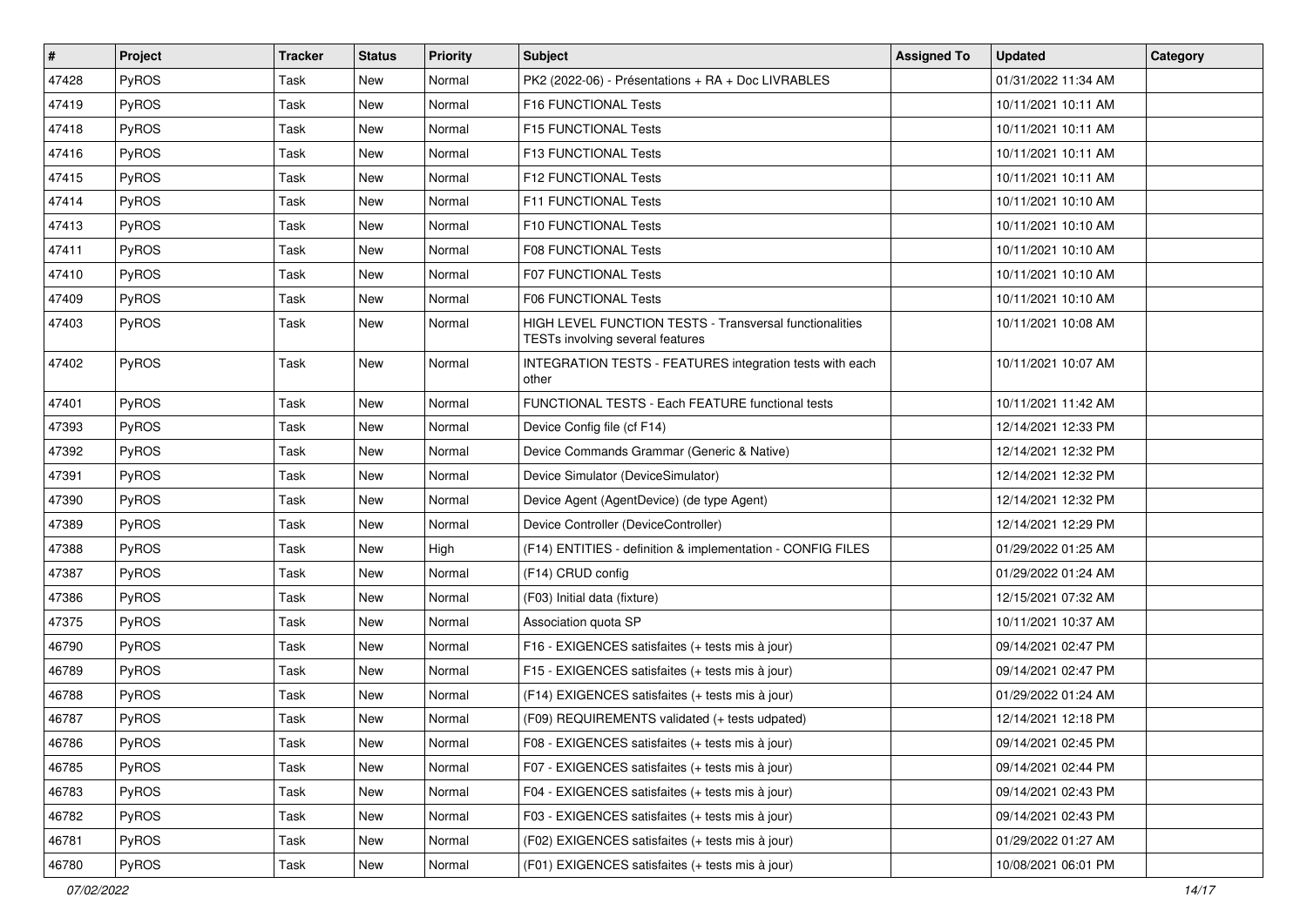| #     | Project      | <b>Tracker</b> | <b>Status</b> | <b>Priority</b> | <b>Subject</b>                                        | <b>Assigned To</b>     | <b>Updated</b>      | Category |
|-------|--------------|----------------|---------------|-----------------|-------------------------------------------------------|------------------------|---------------------|----------|
| 45818 | PyROS        | Task           | New           | Normal          | (F14) TESTS to validate this feature                  |                        | 08/09/2021 10:43 AM |          |
| 45816 | PyROS        | Task           | New           | Normal          | SP Delete                                             |                        | 10/28/2021 08:35 AM |          |
| 45815 | <b>PyROS</b> | Task           | New           | Normal          | test_SCP_manage_quota                                 |                        | 09/22/2021 04:47 PM |          |
| 45811 | PyROS        | Task           | New           | Normal          | SP update                                             |                        | 11/03/2021 09:16 AM |          |
| 45810 | PyROS        | Task           | New           | Normal          | SP Read (view list and view 1)                        |                        | 10/27/2021 02:47 PM |          |
| 45809 | PyROS        | Task           | New           | Normal          | <b>SP</b> Create                                      |                        | 10/27/2021 08:42 AM |          |
| 45799 | PyROS        | Task           | New           | Normal          | Execute TESTS on commit/push (new script PUSH)        | <b>Pallier Etienne</b> | 07/19/2021 08:54 AM |          |
| 45791 | PyROS        | Task           | New           | Normal          | PA1.1 (2022-03) - Présentations et Rapport Avancement |                        | 10/11/2021 11:14 AM |          |
| 45790 | PyROS        | Task           | New           | Normal          | PK1 (2022-01) - Présentations + RA + Doc LIVRABLES    |                        | 01/31/2022 11:33 AM |          |
| 45776 | PyROS        | Task           | <b>New</b>    | Normal          | <b>Test User Delete</b>                               |                        | 08/13/2021 01:46 PM |          |
| 45772 | PyROS        | Task           | New           | Normal          | Test User Read (view list and view 1)                 |                        | 08/13/2021 01:51 PM |          |
| 45766 | PyROS        | Task           | New           | Normal          | <b>Test User Update</b>                               |                        | 08/13/2021 01:53 PM |          |
| 45762 | PyROS        | Task           | New           | Normal          | <b>Test User Connexion</b>                            |                        | 08/13/2021 01:55 PM |          |
| 45761 | PyROS        | Task           | New           | Normal          | Test User Create (registration)                       |                        | 08/13/2021 01:54 PM |          |
| 45756 | PyROS        | Task           | <b>New</b>    | Normal          | QUOTA & PRIO - Gestion du quota et de la priorité     |                        | 10/11/2021 10:35 AM |          |
| 45748 | PyROS        | Task           | New           | Normal          | Définir Accesseurs (getX())                           |                        | 01/29/2022 01:21 AM |          |
| 45556 | PyROS        | Task           | New           | Normal          | User activation/deactivation                          |                        | 06/25/2021 08:18 AM |          |
| 45552 | PyROS        | Task           | New           | Normal          | General configuration integration                     |                        | 03/15/2022 11:15 PM |          |
| 45550 | PyROS        | Task           | New           | Normal          | Users View & Export                                   | Koralewski<br>Alexis   | 03/29/2022 09:14 AM |          |
| 45485 | PyROS        | Feature        | New           | High            | **** D0 - GENERAL, ADMINISTRATIVE & TECHNICAL         |                        | 03/16/2022 04:53 PM |          |
| 45484 | PyROS        | Feature        | New           | Normal          | **** D5 - Images management (L1-L2)                   |                        | 02/02/2022 02:36 PM |          |
| 45483 | PyROS        | Feature        | New           | High            | **** D4 - Images production (L0)                      |                        | 03/16/2022 07:28 AM |          |
| 45482 | PyROS        | Feature        | New           | High            | **** D3 - Sequences submission & plannig              |                        | 02/22/2022 03:01 PM |          |
| 45481 | PyROS        | Feature        | New           | Normal          | **** D2 - Users & Programs                            |                        | 03/29/2022 09:17 AM |          |
| 45480 | PyROS        | Feature        | New           | High            | **** D1 - System Security & Control                   |                        | 06/29/2022 07:39 AM |          |
| 45452 | PyROS        | Story          | New           | Normal          | *** REQ-0XX REQUIREMENTS FROM CNES (PR)               |                        | 06/14/2021 01:17 PM |          |
| 45346 | PyROS        | Task           | <b>New</b>    | Normal          | (F10) ENTITIES - Initial data (fixture)               |                        | 06/03/2021 09:17 AM |          |
| 45340 | PyROS        | Task           | New           | Normal          | <b>INITIAL DATA (fixtures)</b>                        | Koralewski<br>Alexis   | 12/14/2021 12:09 PM |          |
| 45295 | PyROS        | Task           | New           | Normal          | Create DARK files (acquisition)                       |                        | 05/27/2021 11:22 AM |          |
| 45294 | PyROS        | Task           | New           | Normal          | Create BIAS files (acquisition)                       |                        | 05/27/2021 11:22 AM |          |
| 45293 | PyROS        | Task           | New           | Normal          | Create FLAT files (acquisition)                       |                        | 05/27/2021 11:21 AM |          |
| 45292 | PyROS        | Task           | New           | Normal          | (F10) TESTS to validate this feature                  |                        | 05/27/2021 11:11 AM |          |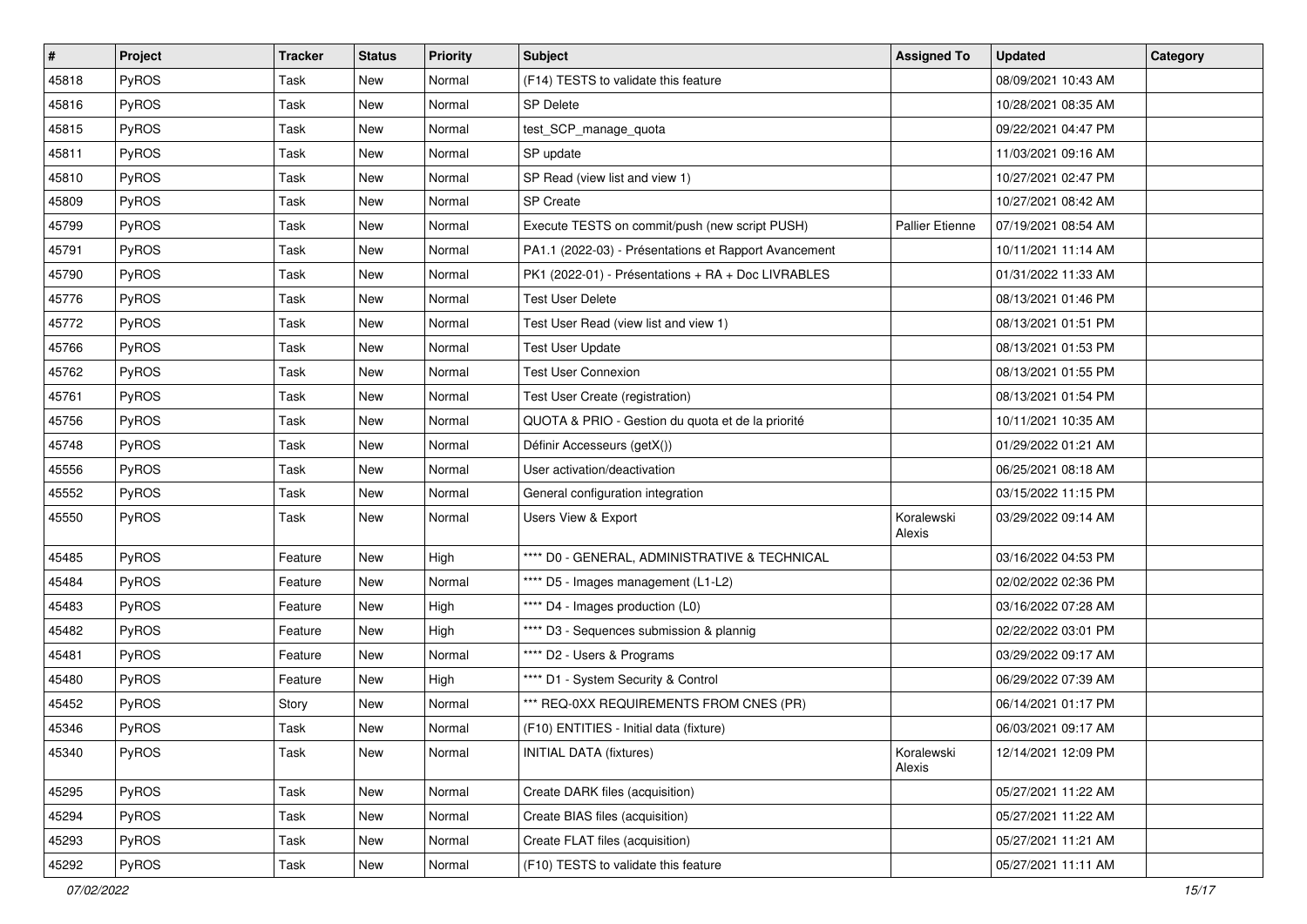| #     | Project | <b>Tracker</b> | <b>Status</b> | <b>Priority</b> | <b>Subject</b>                                                                                                          | <b>Assigned To</b> | <b>Updated</b>      | Category |
|-------|---------|----------------|---------------|-----------------|-------------------------------------------------------------------------------------------------------------------------|--------------------|---------------------|----------|
| 45291 | PyROS   | Task           | <b>New</b>    | Normal          | (F10) AUTHORIZATIONS for this feature (who can do what) :<br>documentation & implementation                             |                    | 06/08/2021 08:19 AM |          |
| 45290 | PyROS   | Task           | <b>New</b>    | Normal          | (F10) ENTITIES - definition & implementation                                                                            |                    | 06/03/2021 09:17 AM |          |
| 45195 | PyROS   | Story          | New           | Normal          | REQ-122 Page information état agent                                                                                     |                    | 05/12/2021 12:18 PM |          |
| 45194 | PyROS   | Story          | <b>New</b>    | Normal          | REQ-121 Limiter le nombre d'essais de connexion d'un utilisateur                                                        |                    | 05/12/2021 12:17 PM |          |
| 45193 | PyROS   | Story          | <b>New</b>    | Normal          | REQ-120 Pages web dédiées pour gérer différents besoins                                                                 |                    | 05/12/2021 12:17 PM |          |
| 45192 | PyROS   | Story          | New           | Normal          | REQ-119 Analyse images : le service de traitement d'images doit<br>être interopérable (à distance, par service externe) |                    | 05/12/2021 12:17 PM |          |
| 45191 | PyROS   | Story          | <b>New</b>    | Normal          | REQ-118 Avoir un obturateur sur les caméras (Utile pour faire les<br>Dark)                                              |                    | 05/12/2021 12:16 PM |          |
| 45190 | PyROS   | Story          | New           | Normal          | REQ-117 Calibration : génération des images de calibration en<br>fonction du temps (DBF) (Dark dépend du temps pose)    |                    | 05/12/2021 12:16 PM |          |
| 45189 | PyROS   | Story          | New           | Normal          | REQ-116 Calibration astro : trouver une solution quand l'image<br>est distendue (distortion)                            |                    | 05/12/2021 12:16 PM |          |
| 45188 | PyROS   | Story          | New           | Normal          | REQ-115 Calibration : traiter efficacement les fichiers de<br>calibration DBF (dark, bias, flat)                        |                    | 05/12/2021 12:15 PM |          |
| 45187 | PyROS   | Story          | New           | Normal          | REQ-114 Planification des séquences : Equité                                                                            |                    | 05/12/2021 12:15 PM |          |
| 45186 | PyROS   | Story          | <b>New</b>    | Normal          | REQ-113 Planification des séquences : Efficacité, efficience                                                            |                    | 05/12/2021 12:15 PM |          |
| 45185 | PyROS   | Story          | New           | Normal          | REQ-112 Planification des séquences : Flexibilité                                                                       |                    | 05/12/2021 12:14 PM |          |
| 45184 | PyROS   | Story          | New           | Normal          | REQ-111 Mise en sécurité automatique en cas de cyclone                                                                  |                    | 03/16/2022 04:38 PM |          |
| 45183 | PyROS   | Story          | <b>New</b>    | Normal          | REQ-110 Arrêt et redémarrage automatique en cas de coupure<br>électrique                                                |                    | 03/16/2022 04:38 PM |          |
| 45182 | PyROS   | Story          | New           | Normal          | REQ-109 Afficher infos utiles sur les requetes/séquences                                                                |                    | 05/12/2021 12:13 PM |          |
| 45181 | PyROS   | Story          | New           | Normal          | REQ-108 Pouvoir déposer dans différents systèmes de<br>coordonnées                                                      |                    | 02/22/2022 04:38 PM |          |
| 45180 | PyROS   | Story          | New           | Normal          | REQ-107 Suivi complet d'une requête, depuis son dépot, jusqu'à<br>son exécution, en passant par sa planification        |                    | 05/12/2021 12:12 PM |          |
| 45179 | PyROS   | Story          | <b>New</b>    | Normal          | REQ-106 Requete appartient à un SP (lié à un PI qui est lié à des<br>users)                                             |                    | 05/12/2021 12:12 PM |          |
| 45178 | PyROS   | Story          | New           | Normal          | REQ-105 Pouvoir enlever une séquence (scène) déposée pour<br>en déposer une autre                                       |                    | 05/12/2021 12:11 PM |          |
| 45177 | PyROS   | Story          | New           | Normal          | REQ-104 Rôles utilisateurs (profils)                                                                                    |                    | 05/12/2021 12:11 PM |          |
| 45176 | PyROS   | Story          | New           | Normal          | REQ-103 Connexion unique pour accéder à tous les services, si<br>possible via annuaire LDAP                             |                    | 05/12/2021 12:10 PM |          |
| 45175 | PyROS   | Story          | New           | Normal          | REQ-102 Surveillance et sécurisation de la BD                                                                           |                    | 03/16/2022 04:38 PM |          |
| 45174 | PyROS   | Story          | New           | Normal          | REQ-213 Sauvegarde temporaire des images brutes pour<br>opérations de maintenance                                       |                    | 05/12/2021 12:01 PM |          |
| 45173 | PyROS   | Story          | New           | Normal          | REQ-212 Espace privé pour extensions et déploiement sans git                                                            |                    | 05/12/2021 12:00 PM |          |